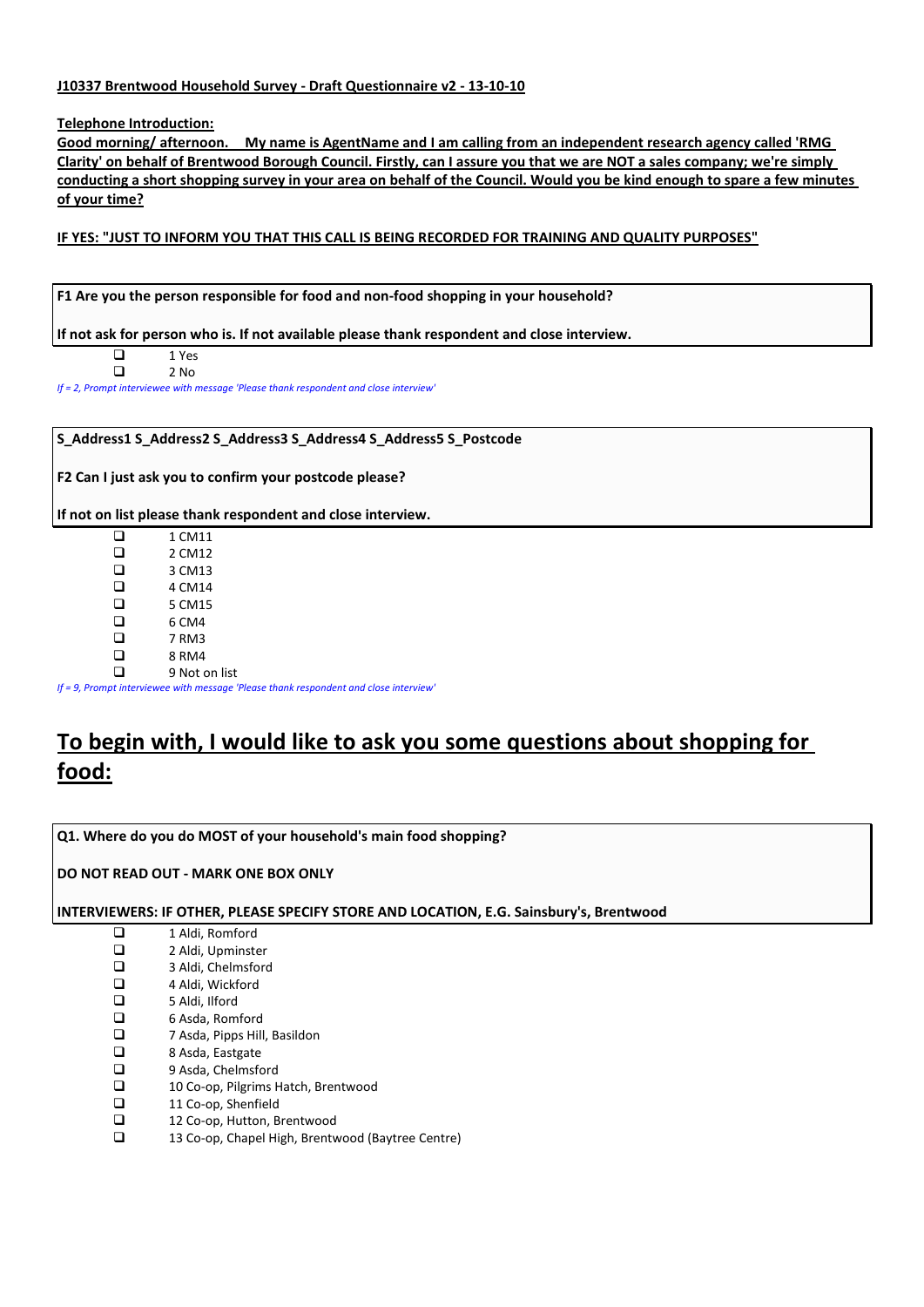| $\Box$       | 14 Co-op, Ingatestone                |
|--------------|--------------------------------------|
| ◻            | 15 Co-op, High Street, Billericay    |
| $\Box$       | 16 Co-op, Queens Park, Billericay    |
| $\Box$       | 17 Co-op, Stock Road, Billericay     |
| $\Box$       | 18 Co-op, Harold Hill, Romford       |
| $\Box$       | 19 Co-op, Harold Wood, Romford       |
| $\Box$       | 20 Lidl, Chelmsford                  |
| $\Box$       | 21 Lidl, Laindon                     |
| $\Box$       | 22 Lidl, Romford                     |
| $\Box$       | 23 Lidl, South Ockendon              |
| $\Box$       | 24 Lidl, Pitsea                      |
| $\Box$       | 25 Morrisons, Chelmsford             |
| $\Box$       | 26 Morrisons, Becontree Heath        |
| $\Box$       | 27 Morrisons, Corringham             |
| $\Box$       | 28 M&S, Ongar Road                   |
| $\Box$       | 29 M&S, High Street, Brentwood       |
| $\Box$       | 30 M&S, Billericay                   |
| $\Box$       | 31 M&S, Hornchurch                   |
| $\Box$       | 32 M&S, Upminster                    |
| $\Box$       | 33 M&S, Romford                      |
| $\Box$       | 34 M&S, Basildon                     |
| $\Box$       | 35 Sainsbury's, Brentwood            |
| $\Box$       | 36 Sainsbury's, Chipping Ongar       |
| $\Box$       | 37 Sainsbury's (Local), Harold Hill  |
| $\Box$       | 38 Sainsbury's, Hornchurch           |
| $\Box$       | 39 Tesco, Shenfield Express          |
| $\Box$       | 40 Tesco, Brentwood Express          |
| $\Box$       | 41 Tesco, Ongar Express              |
| $\Box$       | 42 Tesco, Gallows Corner, Romford    |
| $\Box$       | 43 Tesco, Hornchurch                 |
| $\Box$       | 44 Tesco, Cranham                    |
| $\Box$       | 45 Tesco, Laindon Hills, Basildon    |
| $\Box$       | 46 Tesco, Mayflower, Basildon (A127) |
| $\Box$       | 47 Waitrose, Billericay              |
| $\Box$       | 48 Waitrose, Upminster               |
| $\Box$       | 49 Internet                          |
| ◻            | 50 Other (specify)                   |
| not ask 'Q2' |                                      |

*If = 49, do not ask 'Q2' If = 49, do not ask 'Q3' If = 49, do not ask 'Q4'*

| Q2. When you do your household's main food shopping, how do you usually travel? |                                                                                  |  |  |
|---------------------------------------------------------------------------------|----------------------------------------------------------------------------------|--|--|
|                                                                                 | DO NOT READ OUT - MARK ONE BOX ONLY                                              |  |  |
|                                                                                 | PLEASE REMEMBER TO ASK "DRIVER" OR "PASSENGER", IF RESPONDENT TRAVELS BY CAR/VAN |  |  |
| □                                                                               | 1 Car/Van (as driver)                                                            |  |  |
| ❏                                                                               | 2 Car/Van (as passenger)                                                         |  |  |
| □                                                                               | 3 Park and Ride                                                                  |  |  |
| □                                                                               | 4 Bus                                                                            |  |  |
| $\Box$                                                                          | 5 Motorcycle                                                                     |  |  |
| □                                                                               | 6 Walk                                                                           |  |  |
| <b>□</b>                                                                        | 7 Taxi                                                                           |  |  |
| □                                                                               | 8 Train                                                                          |  |  |
| □                                                                               | 9 Bicycle                                                                        |  |  |
| □                                                                               | 10 Goods delivered                                                               |  |  |
| □                                                                               | 11 Other (specify)                                                               |  |  |
|                                                                                 |                                                                                  |  |  |

**Q3. When you do your household's main food shopping in Q1, do you usually combine it with non-food shopping on the same journey?**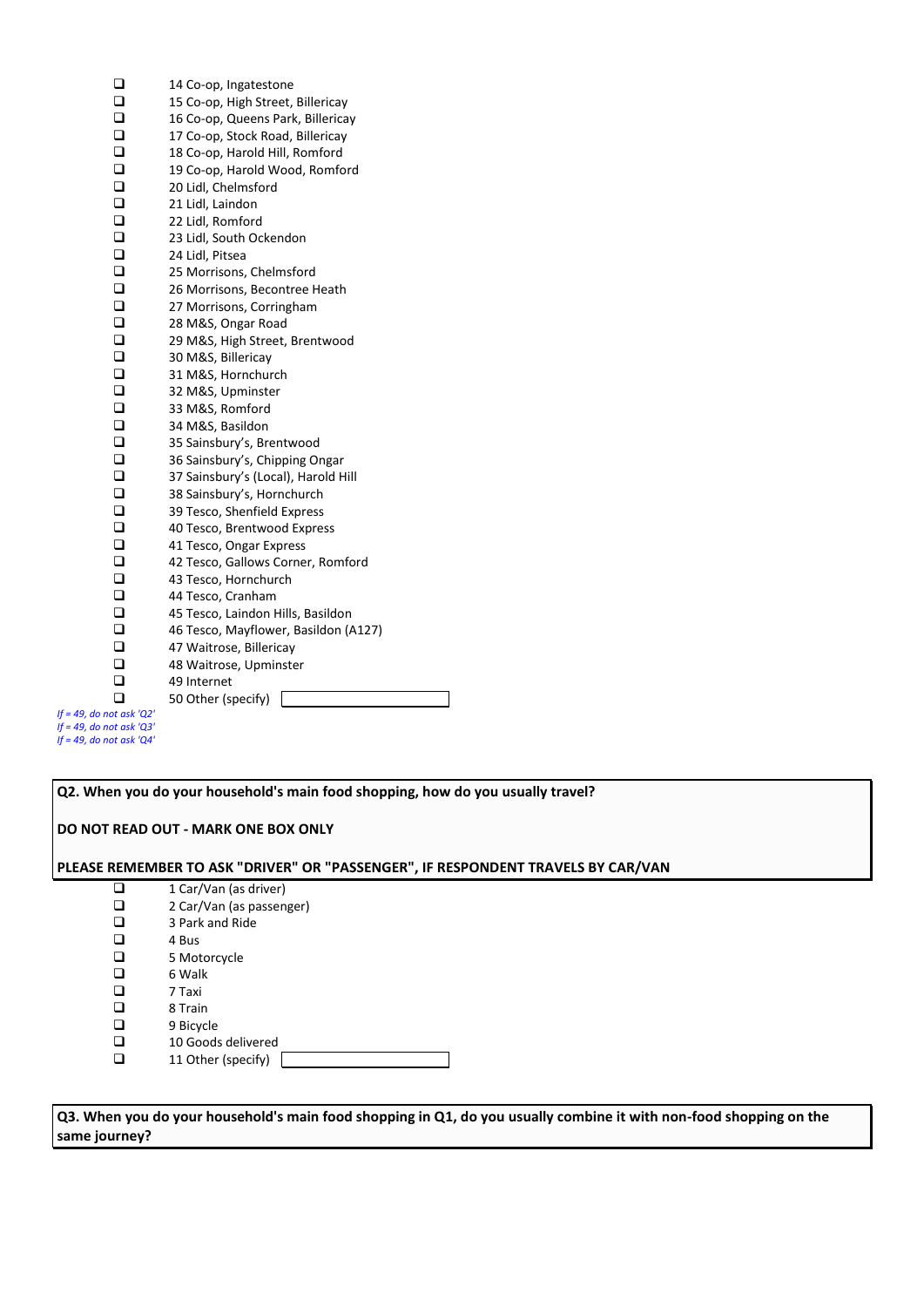# **DO NOT READ OUT - MARK ONE BOX ONLY**

 $\begin{array}{ccc}\n\Box & & 1 \text{ Yes} \\
\Box & & 2 \text{ No}\n\end{array}$ 2 No

*If = 2, do not ask 'Q4'*

# **Q4. Where do you do MOST of this non-food shopping?**

## **DO NOT READ OUT - MARK ONE BOX ONLY**

#### **INTERVIEWERS: IF 'OTHER' PLEASE SPECIFY STORE NAME AND LOCATION**

| $\Box$ | 1 Basildon Town Centre                             |
|--------|----------------------------------------------------|
| □      | 2 Billericay Town Centre                           |
| $\Box$ | 3 Braintree Town Centre                            |
| $\Box$ | 4 George Yard Shopping Centre, Braintree           |
| $\Box$ | 5 Brentwood Town Centre/High Street/Baytree Centre |
| $\Box$ | 6 Bluewater Shopping Centre                        |
| $\Box$ | 7 Chelmsford Town Centre                           |
| $\Box$ | 8 High Chelmer Shopping Centre, Chelmsford         |
| $\Box$ | 9 Meadows Shopping Centre, Chelmsford              |
| $\Box$ | 10 Rubicon West, Chelmsford                        |
| $\Box$ | 11 Bentalls Shopping Centre, Chelmsford            |
| $\Box$ | 12 Hornchurch Town Centre                          |
| $\Box$ | 13 Ingatestone High Street/District Centre         |
| $\Box$ | 14 Ilford Town Centre                              |
| $\Box$ | 15 The Mall, Ilford                                |
| $\Box$ | 16 Exchange Shopping Centre, Ilford                |
| $\Box$ | 17 Lakeside Shopping Centre                        |
| $\Box$ | 18 Laindon Shopping Centre                         |
| $\Box$ | 19 Maldon Town Centre                              |
| $\Box$ | 20 Bentalls Shopping Centre, Maldon                |
| $\Box$ | 21 Central London                                  |
| $\Box$ | 22 Pitsea Shopping Centre                          |
| $\Box$ | 23 Romford Town Centre                             |
| $\Box$ | 24 The Brewery Shopping Centre, Romford            |
| $\Box$ | 25 The Liberty Shopping Centre, Romford            |
| $\Box$ | 26 Shenfield District Centre/Hutton Road           |
| $\Box$ | 27 Southend Town Centre                            |
| □      | 28 Other (specify)                                 |

**Q5. Where do you do MOST of your household's shopping for small scale 'top-up' food and convenience goods purchases?**

#### **DO NOT READ OUT - MARK ONE BOX ONLY**

#### **INTERVIEWERS: IF 'OTHER' PLEASE SPECIFY STORE NAME AND TOWN, E.G. Sainsbury's, Brentwood**

- 1 Aldi, Romford<br>2 Aldi, Upminste □ 2 Aldi, Upminster<br>□ 3 Aldi. Chelmsford □ 3 Aldi, Chelmsford<br>□ 4 Aldi, Wickford  $\Box$  4 Aldi, Wickford<br> $\Box$  5 Aldi, Ilford  $\Box$  5 Aldi, Ilford<br> $\Box$  6 Asda, Rom  $\Box$  6 Asda, Romford<br> $\Box$  7 Asda, Basildon □ 7 Asda, Basildon<br>□ 8 Asda, Eastgate □ 8 Asda, Eastgate<br>□ 9 Asda, Chelmsfo  $\Box$  9 Asda, Chelmsford<br> $\Box$  10 Budgens, Ingates  $\Box$  10 Budgens, Ingatestone<br> $\Box$  11 Budgens, Doddinghurs 11 Budgens, Doddinghurst<br>
12 Co-op, Pilgrims Hatch  $\Box$  12 Co-op, Pilgrims Hatch<br> $\Box$  13 Co-op, Shenfield
- 13 Co-op, Shenfield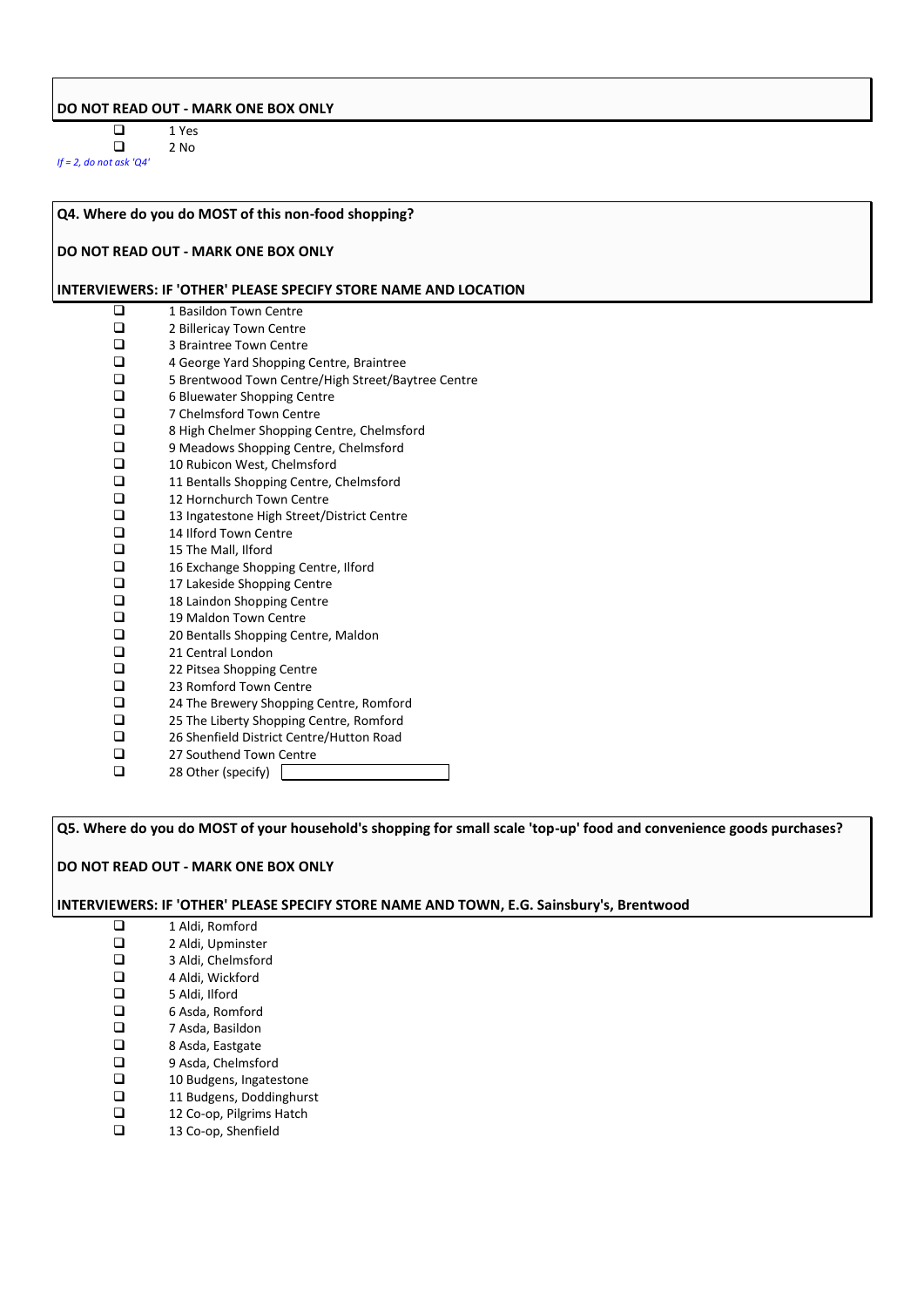| ❏      | 14 Co-op, Hutton, Brentwood                                                        |
|--------|------------------------------------------------------------------------------------|
| □      | 15 Co-op, Chapel High, Brentwood (Baytree Centre)                                  |
| $\Box$ |                                                                                    |
|        | 16 Co-op, Ingatestone                                                              |
| ❏      | 17 Co-op, High Street, Billericay                                                  |
| ❏      | 18 Co-op, Queens Park, Billericay                                                  |
| ❏      | 19 Co-op, Stock Road, Billericay                                                   |
| $\Box$ | 20 Co-op, Harold Hill, Romford                                                     |
| $\Box$ | 21 Co-op, Harold Wood, Romford                                                     |
| $\Box$ | 22 Lidl, Chelmsford                                                                |
| ❏      | 23 Lidl, Laindon                                                                   |
| ❏      | 24 Lidl, Romford                                                                   |
| ❏      | 25 Lidl, South Ockendon                                                            |
| $\Box$ |                                                                                    |
|        | 26 Lidl, Pitsea                                                                    |
| $\Box$ | 27 Morrisons, Chelmsford                                                           |
| $\Box$ | 28 Morrisons, Becontree Heath                                                      |
| ❏      | 29 Morrisons, Corringham                                                           |
| ❏      | 30 M&S, Ongar Road                                                                 |
| ❏      | 31 M&S, High Street, Brentwood                                                     |
| o      | 32 M&S, Billericay                                                                 |
| $\Box$ | 33 M&S, Hornchurch                                                                 |
| $\Box$ | 34 M&S, Upminster                                                                  |
| ❏      | 35 M&S, Romford                                                                    |
| ❏      |                                                                                    |
|        | 36 M&S, Basildon                                                                   |
| ❏      | 37 Sainsbury's, Brentwood                                                          |
| $\Box$ | 38 Sainsbury's, Chipping Ongar                                                     |
| $\Box$ | 39 Sainsbury's (Local), Harold Hill                                                |
| $\Box$ | 40 Sainsbury's, Hornchurch                                                         |
| ❏      | 41 Shenfield independent traders - butchers, fish monger, green grocers etc        |
| ❏      | 42 Tesco, Shenfield Express                                                        |
| ❏      | 43 Tesco, Brentwood Express                                                        |
| o      | 44 Tesco, Ongar Express                                                            |
| $\Box$ | 45 Tesco, Gallows Corner, Romford                                                  |
| ❏      |                                                                                    |
|        | 46 Tesco, Hornchurch                                                               |
| ❏      | 47 Tesco, Cranham                                                                  |
| ❏      | 48 Tesco, Laindon Hills, Basildon                                                  |
| ❏      | 49 Waitrose, Billericay                                                            |
| $\Box$ | 50 Waitrose, Upminster                                                             |
| $\Box$ | 51 Chafford Gardens (1-7), West Horndon                                            |
| ❏      | 52 Thorndon Avenue (179-189), West Horndon                                         |
| □      | 53 The Keys, Eagle Way, Warley                                                     |
| □      | 54 Eastham Crescent n(1-23), Hutton, Brentwood                                     |
| u      | 55 Rayleigh Road (200-216), Hutton, Brentwood                                      |
| ❏      | 56 Woodland Avenue (60-74), Hutton                                                 |
| $\Box$ |                                                                                    |
|        | 57 Shenfield Road (65-73), Shenfield, Brentwood                                    |
| $\Box$ | 58 Ongar Road (245-267), Brentwood                                                 |
| ❏      | 59 Harewood Road (2-8), Pilgrims Hatch, Brentwood                                  |
| ❏      | 60 Danes Way/Hatch Road, Pilgrims Hatch, Brentwood                                 |
| ❏      | 61 Church Lane, Doddinghurst                                                       |
| $\Box$ | 62 Blackmore Road, Kelvedon Hatch                                                  |
| $\Box$ | 63 Blackmore Village Centre, Blackmore (more loose - The Green/Fingrith Hall Lane) |
| □      | 64 Herongate Post Office, Brentwood Road, Herongate                                |
| ❏      | 65 Hanging Hill Lane Post Office, Hanging Hill Lane, Hutton, Brentwood             |
| ❏      | 66 Brook Street Post Office, Brook Street, Brentwood                               |
|        |                                                                                    |
| ❏      | 67 Kelvedon Common Post Office, Church Road, Kelvedon Hatch                        |
| $\Box$ | 68 Doddinghurst Post Office, Doddinghurst Road, Doddinghurst                       |
| $\Box$ | 69 Stondon Post Office, Ongar Road, Stondon Massey                                 |
| ❏      | 70 Internet                                                                        |
| ❏      | 71 Don't do 'top-up' shopping                                                      |
| ❏      | 72 Other (specify)                                                                 |
|        |                                                                                    |

**Q6. Do you buy food or other produce from a local farm shop?**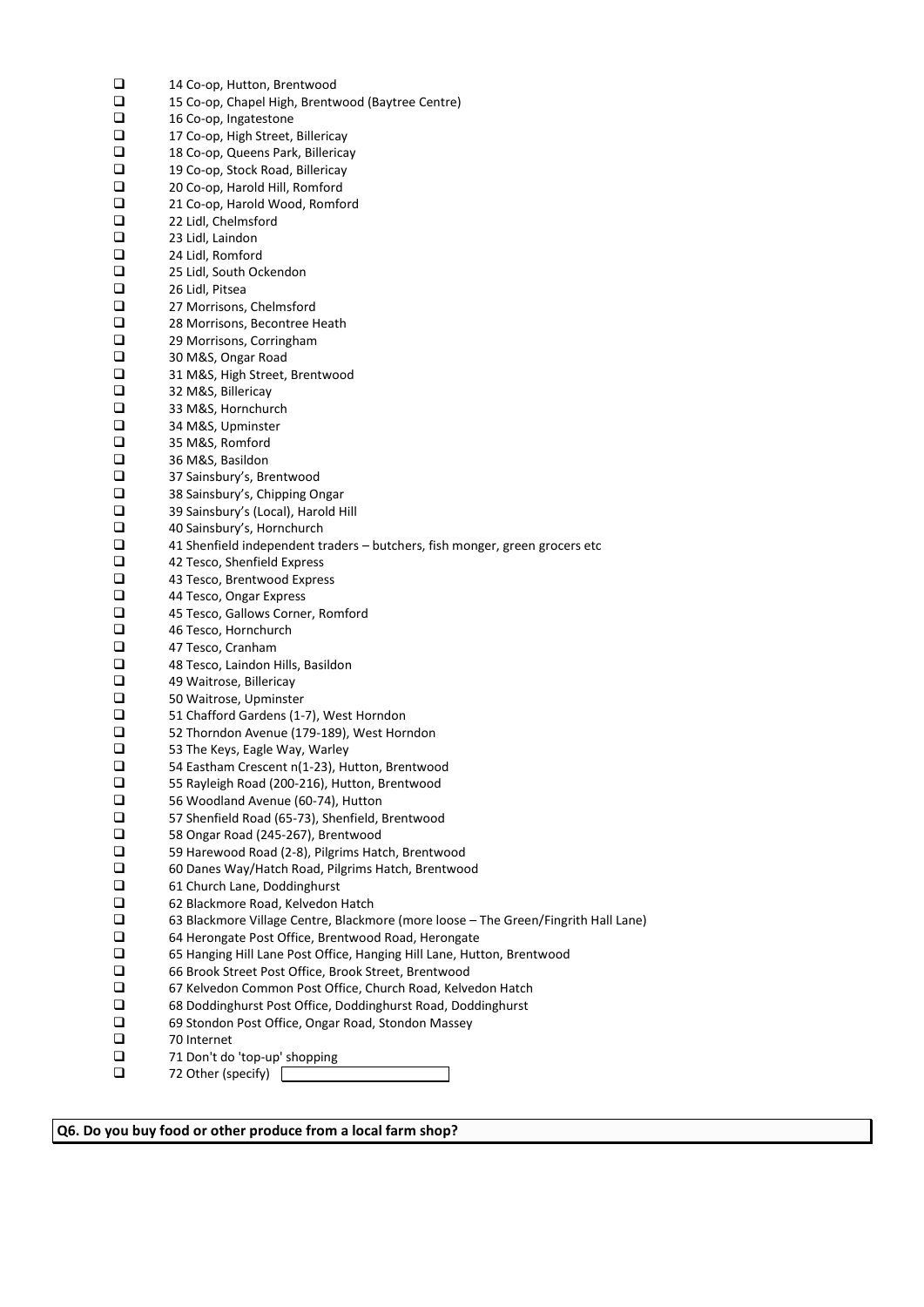## **INTERVIEWERS: IF YES PLEASE SPECIFY FARM SHOP NAME AND LOCATION UNDER 'OTHER' BELOW**

 $\begin{array}{ccc}\n\Box & & 1 \text{ No} \\
\Box & & 2 \text{ Oth} \\
\end{array}$ 

2 Other (specify)

# **I would like to ask you some questions about shopping for non-food items:**

**Q7. Where do you do MOST of your household's shopping for clothes, footwear and other fashion goods? DO NOT READ OUT - MARK ONE BOX ONLY INTERVIEWERS: IF 'OTHER' PLEASE SPECIFY TOWN CENTRE/ RETAIL PARK ONLY**  $\Box$  1 Basildon Town Centre<br> $\Box$  2 Billericav Town Centre  $\Box$  2 Billericay Town Centre<br> $\Box$  3 Braintree Town Centre  $\Box$  3 Braintree Town Centre<br> $\Box$  4 George Yard Shopping  $\Box$  4 George Yard Shopping Centre, Braintree<br> $\Box$  5 Brentwood Town Centre/High Street/Bay  $\square$  5 Brentwood Town Centre/High Street/Baytree Centre<br> $\square$  6 Bluewater Shooping Centre  $\Box$  6 Bluewater Shopping Centre<br> $\Box$  7 Chelmsford Town Centre  $\Box$  7 Chelmsford Town Centre<br> $\Box$  8 High Chelmer Shopping C  $\Box$  8 High Chelmer Shopping Centre, Chelmsford<br> $\Box$  9 Meadows Shopping Centre, Chelmsford  $\Box$  9 Meadows Shopping Centre, Chelmsford<br> $\Box$  10 Rubicon West. Chelmsford  $\Box$  10 Rubicon West, Chelmsford<br> $\Box$  11 Bentalls Shopping Centre, 0  $\Box$  11 Bentalls Shopping Centre, Chelmsford<br> $\Box$  12 Hornchurch Town Centre  $\Box$  12 Hornchurch Town Centre<br> $\Box$  13 Ingatestone High Street/E  $\Box$  13 Ingatestone High Street/District Centre<br> $\Box$  14 Ilford Town Centre  $\Box$  14 Ilford Town Centre<br> $\Box$  15 The Mall. Ilford  $\Box$  15 The Mall, Ilford<br> $\Box$  16 Exchange Shopp  $\Box$  16 Exchange Shopping Centre, Ilford<br> $\Box$  17 Lakeside Shopping Centre  $\Box$  17 Lakeside Shopping Centre<br> $\Box$  18 Laindon Shopping Centre 18 Laindon Shopping Centre 19 Pitsea Shopping Centre  $\Box$  20 Maldon Town Centre<br> $\Box$  21 Bentalls Shopping Cer  $\Box$  21 Bentalls Shopping Centre, Maldon<br> $\Box$  22 Central London  $\Box$  22 Central London<br> $\Box$  23 Romford Town  $\Box$  23 Romford Town Centre<br> $\Box$  24 The Brewery Shopping  $\Box$  24 The Brewery Shopping Centre, Romford<br> $\Box$  25 The Liberty Shopping Centre, Romford 25 The Liberty Shopping Centre, Romford  $\Box$  26 Shenfield District Centre/Hutton Road<br> $\Box$  27 Southend Town Centre  $\Box$  27 Southend Town Centre<br> $\Box$  28 Catalogue/ mail order  $\Box$  28 Catalogue/ mail order<br> $\Box$  29 Internet 29 Internet 30 Don't buy  $\Box$  31 Other (specify)

**Q8. Where do you do most of your household's shopping for furniture, carpets and other floor coverings? DO NOT READ OUT - MARK ONE BOX ONLY INTERVIEWERS: IF 'OTHER' PLEASE SPECIFY TOWN CENTRE/ RETAIL PARK ONLY**

- $\Box$  1 Basildon Town Centre<br> $\Box$  2 Billericav Town Centre
- $\Box$  2 Billericay Town Centre<br> $\Box$  3 Braintree Town Centre
- $\Box$  3 Braintree Town Centre<br> $\Box$  4 George Yard Shopping
- 4 George Yard Shopping Centre, Braintree
- 5 Brentwood Town Centre/High Street/Baytree Centre
- $\Box$  6 Bluewater Shopping Centre
- 7 Chelmsford Town Centre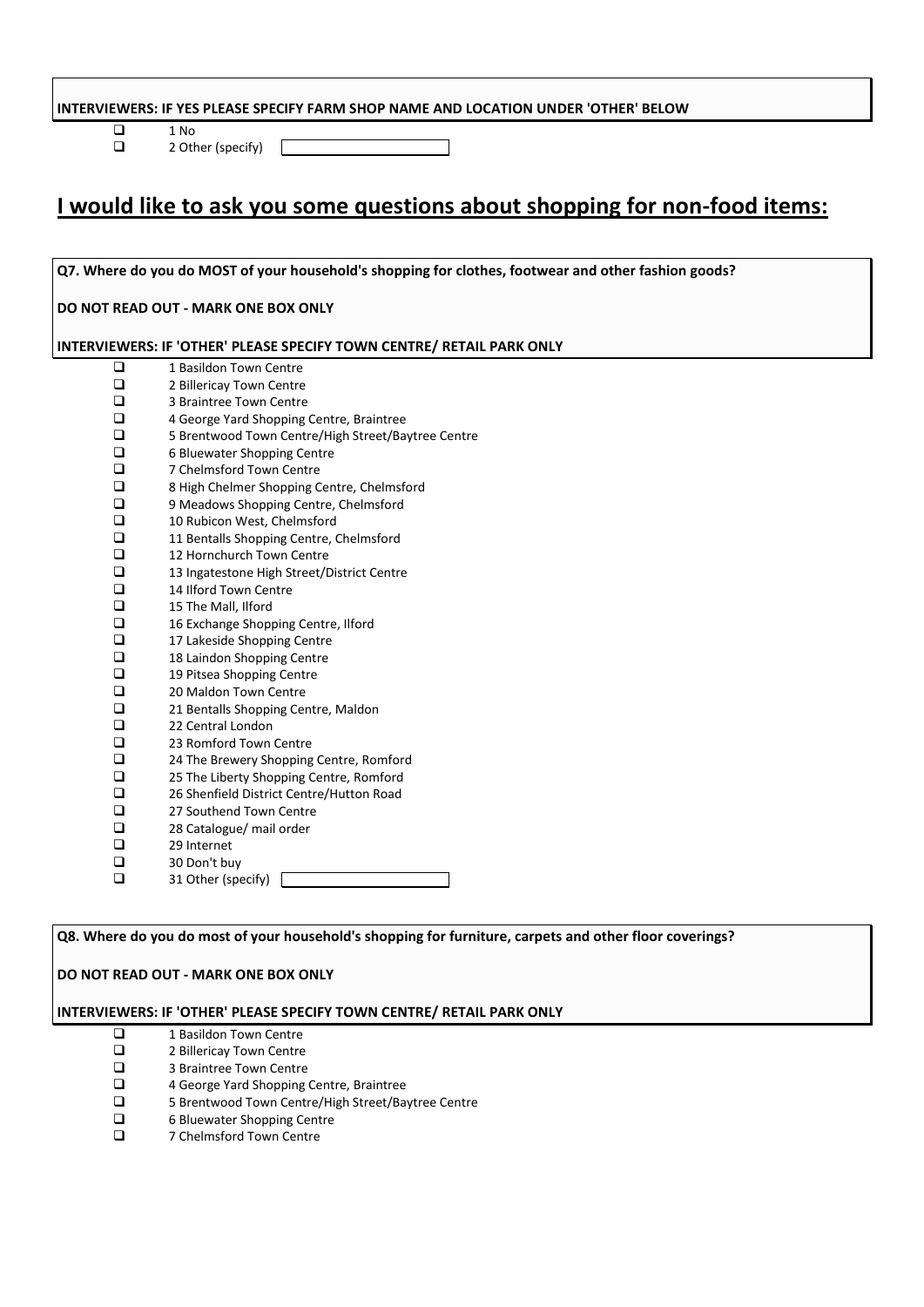| □      | 8 High Chelmer Shopping Centre, Chelmsford |
|--------|--------------------------------------------|
| $\Box$ | 9 Meadows Shopping Centre, Chelmsford      |
| $\Box$ | 10 Rubicon West, Chelmsford                |
| $\Box$ | 11 Bentalls Shopping Centre, Chelmsford    |
| $\Box$ | 12 Hornchurch Town Centre                  |
| $\Box$ | 13 Ingatestone High Street/District Centre |
| $\Box$ | 14 Ilford Town Centre                      |
| $\Box$ | 15 The Mall, Ilford                        |
| $\Box$ | 16 Exchange Shopping Centre, Ilford        |
| $\Box$ | 17 Lakeside Shopping Centre                |
| $\Box$ | 18 Laindon Shopping Centre                 |
| $\Box$ | 19 Pitsea Shopping Centre                  |
| $\Box$ | 20 Maldon Town Centre                      |
| $\Box$ | 21 Bentalls Shopping Centre, Maldon        |
| $\Box$ | 22 Central London                          |
| $\Box$ | 23 Romford Town Centre                     |
| $\Box$ | 24 The Brewery Shopping Centre, Romford    |
| $\Box$ | 25 The Liberty Shopping Centre, Romford    |
| $\Box$ | 26 Shenfield District Centre/Hutton Road   |
| $\Box$ | 27 Catalogue/ mail order                   |
| $\Box$ | 28 Internet                                |
| $\Box$ | 29 Don't buy                               |
| $\Box$ | 30 Other (specify)                         |

**Q9. Where do you do most of your household's shopping for household textiles and soft furnishings, including bedding? DO NOT READ OUT - MARK ONE BOX ONLY INTERVIEWERS: IF 'OTHER' PLEASE SPECIFY TOWN CENTRE/ RETAIL PARK ONLY** 1 Basildon Town Centre □ 2 Billericay Town Centre<br>□ 3 Braintree Town Centre 3 Braintree Town Centre  $\Box$  4 George Yard Shopping Centre, Braintree<br>
5 Brentwood Town Centre/High Street/Bay  $\square$  5 Brentwood Town Centre/High Street/Baytree Centre<br> $\square$  6 Bluewater Shopping Centre □ 6 Bluewater Shopping Centre<br>□ 7 Chelmsford Town Centre  $\Box$  7 Chelmsford Town Centre<br> $\Box$  8 High Chelmer Shopping C  $\Box$  8 High Chelmer Shopping Centre, Chelmsford<br> $\Box$  9 Meadows Shopping Centre. Chelmsford  $\Box$  9 Meadows Shopping Centre, Chelmsford<br> $\Box$  10 Rubicon West. Chelmsford  $\Box$  10 Rubicon West, Chelmsford<br> $\Box$  11 Bentalls Shopping Centre, 0 11 Bentalls Shopping Centre, Chelmsford<br>
12 Hornchurch Town Centre 12 Hornchurch Town Centre  $\Box$  13 Ingatestone High Street/District Centre<br> $\Box$  14 Ilford Town Centre  $\Box$  14 Ilford Town Centre<br> $\Box$  15 The Mall, Ilford  $\Box$  15 The Mall, Ilford<br> $\Box$  16 Exchange Shopp  $\Box$  16 Exchange Shopping Centre, Ilford<br> $\Box$  17 Lakeside Shopping Centre 17 Lakeside Shopping Centre<br>
18 Laindon Shopping Centre □ 18 Laindon Shopping Centre<br>□ 19 Pitsea Shopping Centre □ 19 Pitsea Shopping Centre<br>□ 20 Maldon Town Centre  $\Box$  20 Maldon Town Centre<br> $\Box$  21 Bentalls Shopping Cer □ 21 Bentalls Shopping Centre, Maldon<br>□ 22 Central London  $\Box$  22 Central London<br> $\Box$  23 Romford Town 23 Romford Town Centre □ 24 The Brewery Shopping Centre, Romford □ 25 The Liberty Shopping Centre, Romford  $\Box$  26 Shenfield District Centre/Hutton Road<br> $\Box$  27 Catalogue/ mail order  $\Box$  27 Catalogue/ mail order<br> $\Box$  28 Internet  $\Box$  28 Internet<br> $\Box$  29 Don't bu  $\Box$  29 Don't buy<br> $\Box$  30 Other (spe 30 Other (specify)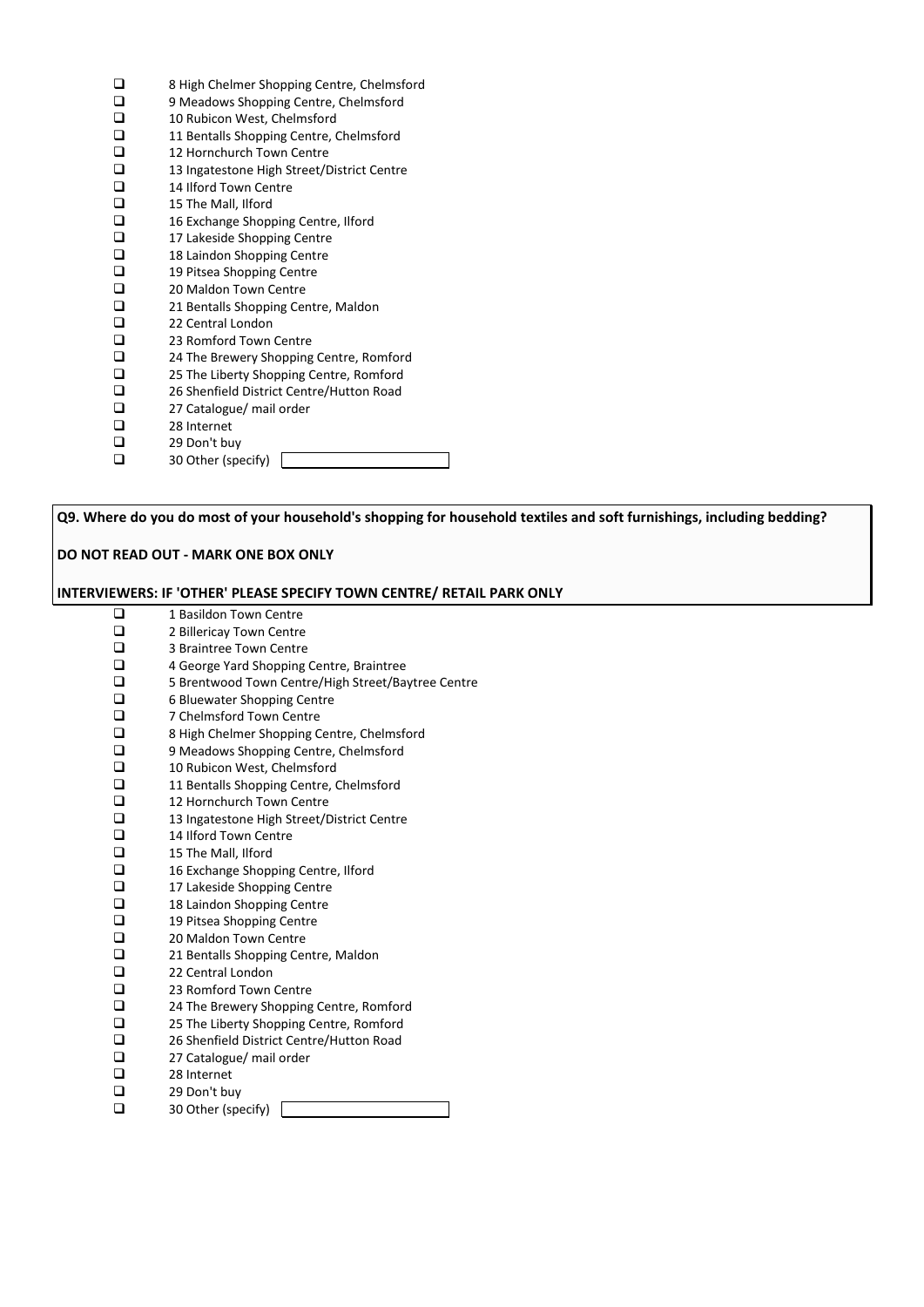**Q10. Where do you do most of your household's shopping for domestic electrical appliances, such as fridges, washing machines, kettles or hairdryers?**

**DO NOT READ OUT - MARK ONE BOX ONLY**

#### **INTERVIEWERS: IF 'OTHER' PLEASE SPECIFY TOWN CENTRE/ RETAIL PARK ONLY**

| $\overline{\square}$ | 1 Basildon Town Centre                             |
|----------------------|----------------------------------------------------|
| $\Box$               | 2 Billericay Town Centre                           |
| $\Box$               | 3 Braintree Town Centre                            |
| $\Box$               | 4 George Yard Shopping Centre, Braintree           |
| $\Box$               | 5 Brentwood Town Centre/High Street/Baytree Centre |
| $\Box$               | 6 Bluewater Shopping Centre                        |
| $\Box$               | 7 Chelmsford Town Centre                           |
| $\Box$               | 8 High Chelmer Shopping Centre, Chelmsford         |
| $\Box$               | 9 Meadows Shopping Centre, Chelmsford              |
| $\Box$               | 10 Rubicon West, Chelmsford                        |
| $\Box$               | 11 Bentalls Shopping Centre, Chelmsford            |
| $\Box$               | 12 Hornchurch Town Centre                          |
| $\Box$               | 13 Ingatestone High Street/District Centre         |
| $\Box$               | 14 Ilford Town Centre                              |
| $\Box$               | 15 The Mall, Ilford                                |
| $\Box$               | 16 Exchange Shopping Centre, Ilford                |
| $\Box$               | 17 Lakeside Shopping Centre                        |
| $\Box$               | 18 Laindon Shopping Centre                         |
| $\Box$               | 19 Pitsea Shopping Centre                          |
| $\Box$               | 20 Maldon Town Centre                              |
| $\Box$               | 21 Bentalls Shopping Centre, Maldon                |
| $\Box$               | 22 Central London                                  |
| $\Box$               | 23 Romford Town Centre                             |
| $\Box$               | 24 The Brewery Shopping Centre, Romford            |
| $\Box$               | 25 The Liberty Shopping Centre, Romford            |
| $\Box$               | 26 Shenfield District Centre/Hutton Road           |
| $\Box$               | 27 Southend Town Centre                            |
| $\Box$               | 28 Catalogue/ mail order                           |
| $\Box$               | 29 Internet                                        |
| $\Box$               | 30 Don't buy                                       |
| $\Box$               | 31 Other (specify)                                 |
|                      |                                                    |

**Q11. Where do you do most of your household's shopping for radio, TV, telephone, Hi-fi and photographic equipment?**

# **DO NOT READ OUT - MARK ONE BOX ONLY**

#### **INTERVIEWERS: IF 'OTHER' PLEASE SPECIFY TOWN CENTRE/ RETAIL PARK ONLY**

- 
- □ 1 Basildon Town Centre<br>□ 2 Billericay Town Centre
- $\Box$  2 Billericay Town Centre<br> $\Box$  3 Braintree Town Centre
- **a** 3 Braintree Town Centre<br> **a** 4 George Yard Shopping 4 George Yard Shopping Centre, Braintree
- $\square$  5 Brentwood Town Centre/High Street/Baytree Centre<br> $\square$  6 Bluewater Shopping Centre
- 
- □ 6 Bluewater Shopping Centre<br>□ 7 Chelmsford Town Centre
- □ 7 Chelmsford Town Centre<br>□ 8 High Chelmer Shopping C
- □ 8 High Chelmer Shopping Centre, Chelmsford<br>□ 9 Meadows Shopping Centre, Chelmsford  $\Box$  9 Meadows Shopping Centre, Chelmsford<br> $\Box$  10 Rubicon West. Chelmsford
- 
- □ 10 Rubicon West, Chelmsford<br>□ 11 Bentalls Shopping Centre, 0 11 Bentalls Shopping Centre, Chelmsford<br>
12 Hornchurch Town Centre
- $\Box$  12 Hornchurch Town Centre<br> $\Box$  13 Ingatestone High Street/D
- $\Box$  13 Ingatestone High Street/District Centre<br> $\Box$  14 Ilford Town Centre
- $\Box$  14 Ilford Town Centre<br> $\Box$  15 The Mall, Ilford
- $\Box$  15 The Mall, Ilford<br> $\Box$  16 Exchange Shopp
- 16 Exchange Shopping Centre, Ilford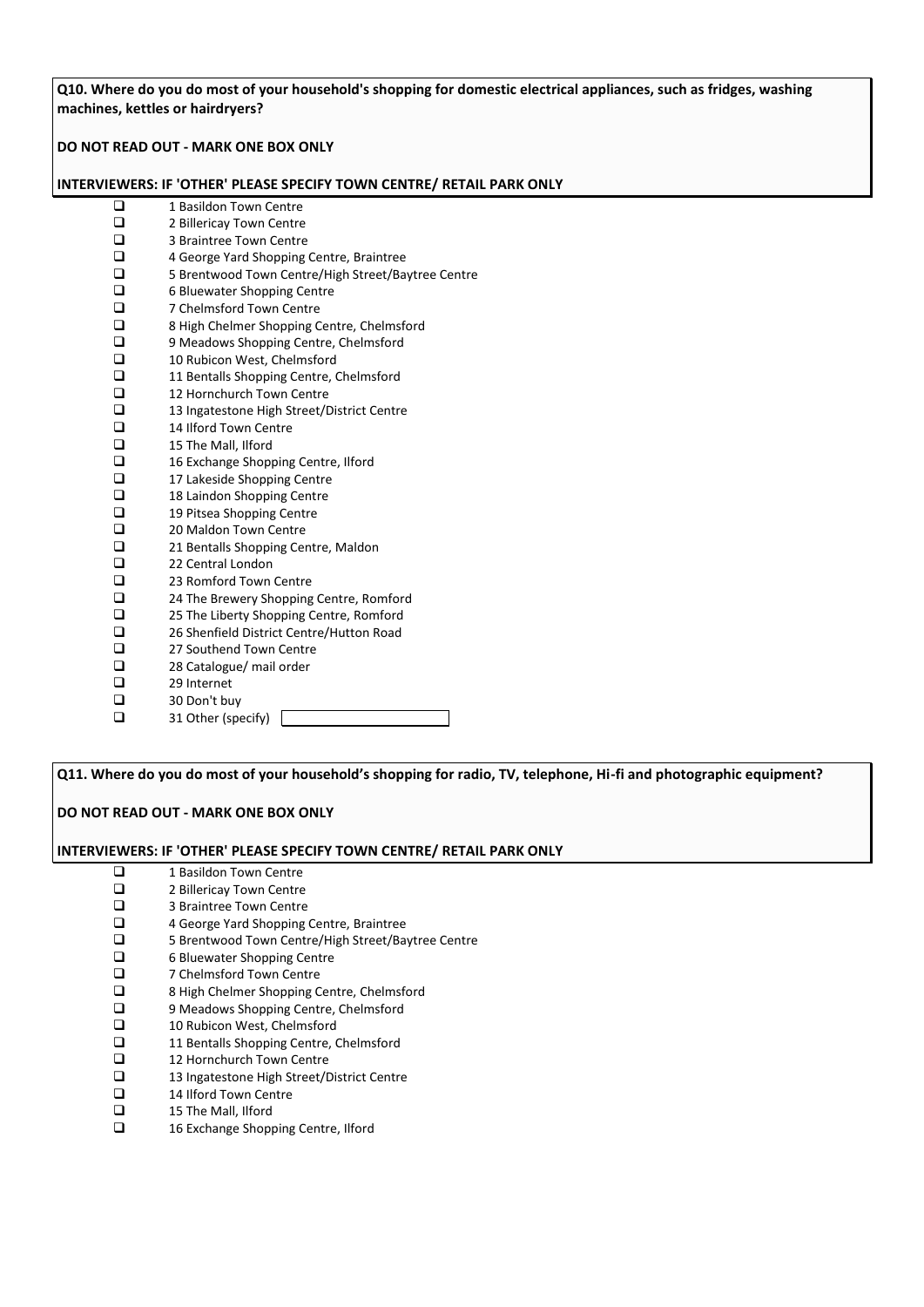- $\Box$  17 Lakeside Shopping Centre<br> $\Box$  18 Laindon Shopping Centre
- $\Box$  18 Laindon Shopping Centre<br> $\Box$  19 Pitsea Shopping Centre
- □ 19 Pitsea Shopping Centre<br>□ 20 Maldon Town Centre
- $\Box$  20 Maldon Town Centre<br> $\Box$  21 Bentalls Shopping Cer
- $\Box$  21 Bentalls Shopping Centre, Maldon  $\Box$  22 Central London
- □ 22 Central London<br>□ 23 Romford Town
- $\Box$  23 Romford Town Centre<br> $\Box$  24 The Brewery Shopping
- $\Box$  24 The Brewery Shopping Centre, Romford<br> $\Box$  25 The Liberty Shopping Centre, Romford
- □ 25 The Liberty Shopping Centre, Romford<br>□ 26 Shenfield District Centre/Hutton Road
- $\Box$  26 Shenfield District Centre/Hutton Road<br> $\Box$  27 Southend Town Centre
- $\Box$  27 Southend Town Centre<br> $\Box$  28 Catalogue/ mail order
- $\Box$  28 Catalogue/ mail order<br> $\Box$  29 Internet
- $\Box$  29 Internet<br> $\Box$  30 Don't bu
- $\Box$  30 Don't buy<br> $\Box$  31 Other (spe 31 Other (specify)

**Q12. Where do you do most of your household's shopping for china, glass and utensils?**

# **DO NOT READ OUT - MARK ONE BOX ONLY**

# **INTERVIEWERS: IF 'OTHER' PLEASE SPECIFY TOWN CENTRE/ RETAIL PARK ONLY**

 $\Box$  1 Basildon Town Centre<br> $\Box$  2 Billericav Town Centre  $\Box$  2 Billericay Town Centre<br> $\Box$  3 Braintree Town Centre  $\Box$  3 Braintree Town Centre<br> $\Box$  4 George Yard Shopping  $\Box$  4 George Yard Shopping Centre, Braintree<br> $\Box$  5 Brentwood Town Centre/High Street/Ba  $\square$  5 Brentwood Town Centre/High Street/Baytree Centre<br> $\square$  6 Bluewater Shopping Centre □ 6 Bluewater Shopping Centre<br>□ 7 Chelmsford Town Centre  $\Box$  7 Chelmsford Town Centre<br> $\Box$  8 High Chelmer Shopping C  $\Box$  8 High Chelmer Shopping Centre, Chelmsford<br> $\Box$  9 Meadows Shopping Centre, Chelmsford 9 Meadows Shopping Centre, Chelmsford 10 Rubicon West, Chelmsford<br>
11 Bentalls Shopping Centre, 0 11 Bentalls Shopping Centre, Chelmsford  $\Box$  12 Hornchurch Town Centre<br> $\Box$  13 Ingatestone High Street/E  $\Box$  13 Ingatestone High Street/District Centre<br> $\Box$  14 Ilford Town Centre  $\Box$  14 Ilford Town Centre<br> $\Box$  15 The Mall, Ilford  $\Box$  15 The Mall, Ilford<br> $\Box$  16 Exchange Shopp  $\Box$  16 Exchange Shopping Centre, Ilford<br> $\Box$  17 Lakeside Shopping Centre  $\Box$  17 Lakeside Shopping Centre<br> $\Box$  18 Laindon Shopping Centre 18 Laindon Shopping Centre □ 19 Pitsea Shopping Centre<br>□ 20 Maldon Town Centre 20 Maldon Town Centre  $\Box$  21 Bentalls Shopping Centre, Maldon  $\Box$  22 Central London 22 Central London □ 23 Romford Town Centre  $\Box$  24 The Brewery Shopping Centre, Romford<br> $\Box$  25 The Liberty Shopping Centre, Romford □ 25 The Liberty Shopping Centre, Romford<br>□ 26 Shenfield District Centre/Hutton Road  $\Box$  26 Shenfield District Centre/Hutton Road<br> $\Box$  27 Catalogue/ mail order  $\square$  27 Catalogue/ mail order<br> $\square$  28 Internet 28 Internet □ 29 Don't buy **a** 30 Other (specify) [

**Q13. Where do you do most of your household's shopping for DIY goods, gardening goods and decorating supplies?**

# **DO NOT READ OUT - MARK ONE BOX ONLY**

# **INTERVIEWERS: IF 'OTHER' PLEASE SPECIFY TOWN CENTRE/ RETAIL PARK ONLY**

- 1 Basildon Town Centre
- □ 2 Billericay Town Centre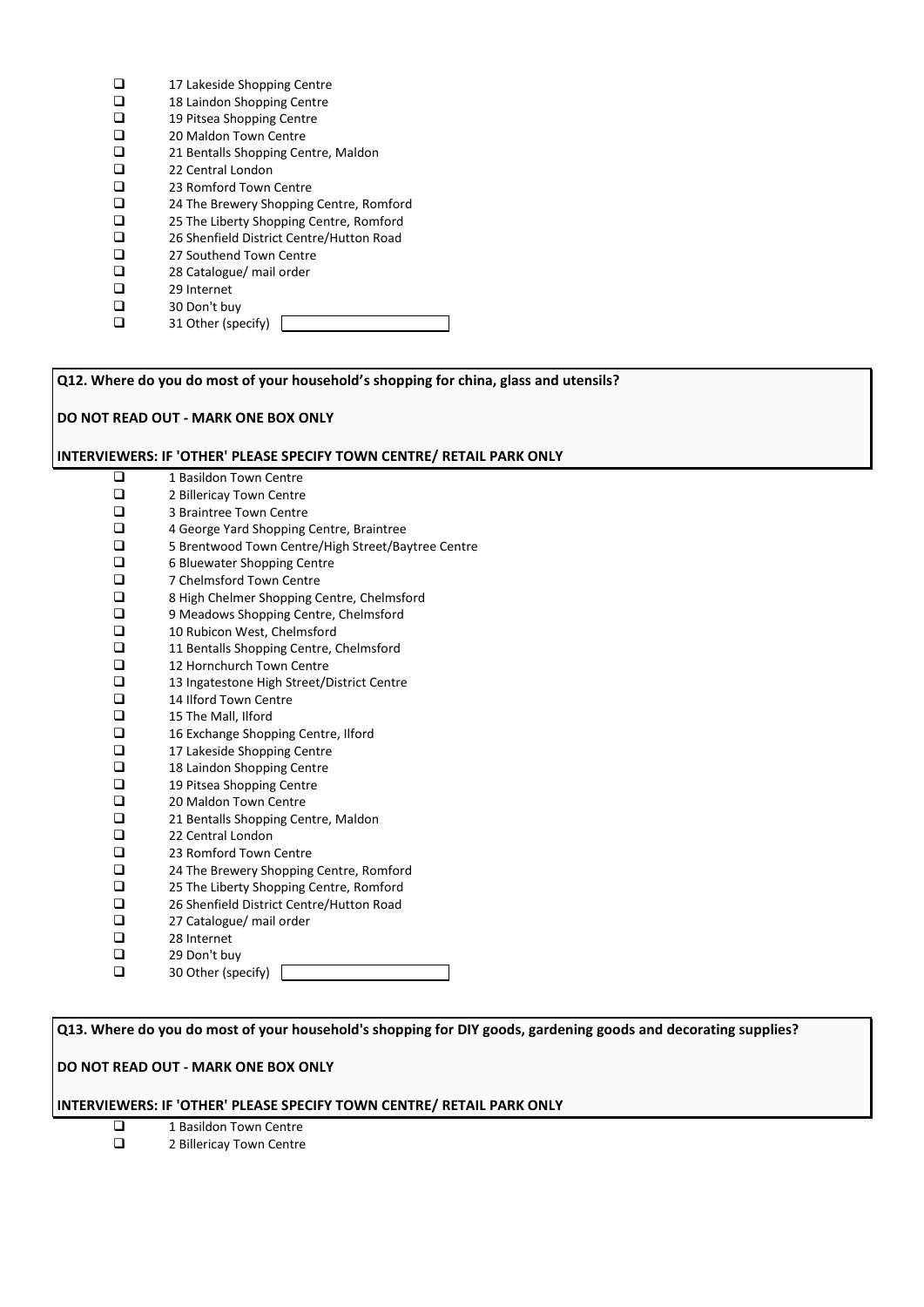| □         | 3 Braintree Town Centre                            |
|-----------|----------------------------------------------------|
| $\Box$    | 4 George Yard Shopping Centre, Braintree           |
| $\Box$    | 5 Brentwood Town Centre/High Street/Baytree Centre |
| $\Box$    | 6 Bluewater Shopping Centre                        |
| $\Box$    | 7 Chelmsford Town Centre                           |
| $\Box$    | 8 High Chelmer Shopping Centre, Chelmsford         |
| $\Box$    | 9 Meadows Shopping Centre, Chelmsford              |
| $\Box$    | 10 Rubicon West, Chelmsford                        |
| $\Box$    | 11 Bentalls Shopping Centre, Chelmsford            |
| $\Box$    | 12 Hornchurch Town Centre                          |
| $\Box$    | 13 Ingatestone High Street/District Centre         |
| $\Box$    | 14 Ilford Town Centre                              |
| $\Box$    | 15 The Mall, Ilford                                |
| $\Box$    | 16 Exchange Shopping Centre, Ilford                |
| $\Box$    | 17 Lakeside Shopping Centre                        |
| $\Box$    | 18 Laindon Shopping Centre                         |
| $\Box$    | 19 Pitsea Shopping Centre                          |
| $\Box$    | 20 Maldon Town Centre                              |
| $\Box$    | 21 Bentalls Shopping Centre, Maldon                |
| $\Box$    | 22 Central London                                  |
| $\Box$    | 23 Romford Town Centre                             |
| $\square$ | 24 The Brewery Shopping Centre, Romford            |
| $\Box$    | 25 The Liberty Shopping Centre, Romford            |
| $\Box$    | 26 Shenfield District Centre/Hutton Road           |
| $\Box$    | 27 Catalogue/ mail order                           |
| $\Box$    | 28 Internet                                        |
| $\Box$    | 29 Don't buy                                       |
| $\Box$    | 30 Other (specify)                                 |

**Q14. Where do you do most of your household's shopping for books, jewellery, sporting, recreational and luxury goods?**

# **DO NOT READ OUT - MARK ONE BOX ONLY**

# **INTERVIEWERS: IF 'OTHER' PLEASE SPECIFY TOWN CENTRE/ RETAIL PARK ONLY**

| □         | 1 Basildon Town Centre                             |
|-----------|----------------------------------------------------|
| $\Box$    | 2 Billericay Town Centre                           |
| $\Box$    | 3 Braintree Town Centre                            |
| $\Box$    | 4 George Yard Shopping Centre, Braintree           |
| $\Box$    | 5 Brentwood Town Centre/High Street/Baytree Centre |
| $\Box$    | 6 Bluewater Shopping Centre                        |
| $\Box$    | 7 Chelmsford Town Centre                           |
| $\Box$    | 8 High Chelmer Shopping Centre, Chelmsford         |
| $\Box$    | 9 Meadows Shopping Centre, Chelmsford              |
| $\Box$    | 10 Rubicon West, Chelmsford                        |
| $\Box$    | 11 Bentalls Shopping Centre, Chelmsford            |
| $\Box$    | 12 Hornchurch Town Centre                          |
| $\Box$    | 13 Ingatestone High Street/District Centre         |
| $\Box$    | 14 Ilford Town Centre                              |
| $\Box$    | 15 The Mall, Ilford                                |
| $\Box$    | 16 Exchange Shopping Centre, Ilford                |
| $\square$ | 17 Lakeside Shopping Centre                        |
| $\Box$    | 18 Laindon Shopping Centre                         |
| $\Box$    | 19 Pitsea Shopping Centre                          |
| $\Box$    | 20 Maldon Town Centre                              |
| $\Box$    | 21 Bentalls Shopping Centre, Maldon                |
| $\Box$    | 22 Central London                                  |
| $\Box$    | 23 Romford Town Centre                             |
| $\Box$    | 24 The Brewery Shopping Centre, Romford            |
| $\Box$    | 25 The Liberty Shopping Centre, Romford            |
| $\Box$    | 26 Shenfield District Centre/Hutton Road           |
| □         | 27 Catalogue/ mail order                           |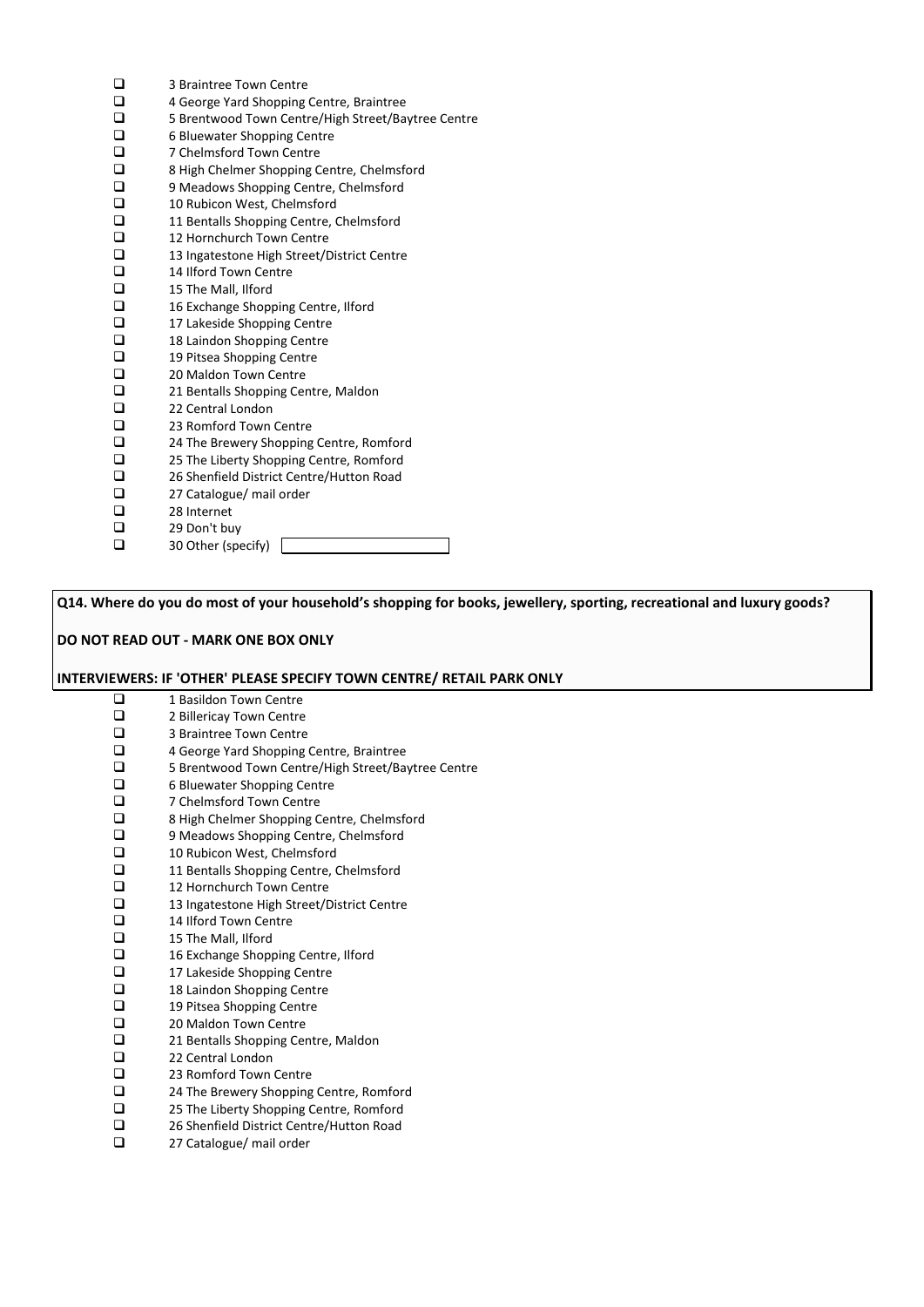| ◻ | 28 Internet |
|---|-------------|
|   |             |

- 
- $\Box$  29 Don't buy<br> $\Box$  30 Other (spe 30 Other (specify)

| Q15. Where do you do most of your household's shopping for chemists goods? |                                                                       |  |
|----------------------------------------------------------------------------|-----------------------------------------------------------------------|--|
| DO NOT READ OUT - MARK ONE BOX ONLY                                        |                                                                       |  |
|                                                                            |                                                                       |  |
|                                                                            | INTERVIEWERS: IF 'OTHER' PLEASE SPECIFY TOWN CENTRE/ RETAIL PARK ONLY |  |
| $\Box$                                                                     | 1 Basildon Town Centre                                                |  |
| $\Box$                                                                     | 2 Billericay Town Centre                                              |  |
| $\Box$                                                                     | 3 Braintree Town Centre                                               |  |
| $\Box$                                                                     | 4 George Yard Shopping Centre, Braintree                              |  |
| $\Box$                                                                     | 5 Brentwood Town Centre/High Street/Baytree Centre                    |  |
| $\Box$                                                                     | 6 Bluewater Shopping Centre                                           |  |
| $\Box$                                                                     | 7 Chelmsford Town Centre                                              |  |
| $\Box$                                                                     | 8 High Chelmer Shopping Centre, Chelmsford                            |  |
| $\Box$                                                                     | 9 Meadows Shopping Centre, Chelmsford                                 |  |
| □                                                                          | 10 Rubicon West, Chelmsford                                           |  |
| $\Box$                                                                     | 11 Bentalls Shopping Centre, Chelmsford                               |  |
| $\Box$                                                                     | 12 Hornchurch Town Centre                                             |  |
| $\Box$                                                                     | 13 Ingatestone High Street/District Centre                            |  |
| □                                                                          | 14 Ilford Town Centre                                                 |  |
| □                                                                          | 15 The Mall, Ilford                                                   |  |
| ❏                                                                          | 16 Exchange Shopping Centre, Ilford                                   |  |
| ❏                                                                          | 17 Lakeside Shopping Centre                                           |  |
| $\Box$                                                                     | 18 Laindon Shopping Centre                                            |  |
| $\Box$                                                                     | 19 Pitsea Shopping Centre                                             |  |
| $\Box$                                                                     | 20 Maldon Town Centre                                                 |  |
| $\Box$                                                                     | 21 Bentalls Shopping Centre, Maldon                                   |  |
| $\Box$                                                                     | 22 Central London                                                     |  |
| $\Box$                                                                     | 23 Romford Town Centre                                                |  |
| $\Box$                                                                     | 24 The Brewery Shopping Centre, Romford                               |  |
| $\Box$                                                                     | 25 The Liberty Shopping Centre, Romford                               |  |
| $\Box$                                                                     | 26 Shenfield District Centre/Hutton Road                              |  |
| $\Box$                                                                     | 27 Catalogue/ mail order                                              |  |
| $\Box$                                                                     | 28 Internet                                                           |  |
| $\Box$                                                                     | 29 Don't buy                                                          |  |
| $\Box$                                                                     | 30 Other (specify)                                                    |  |

**Q16. When you shop for non-food goods, how do you usually travel?**

**DO NOT READ OUT - MARK ONE BOX ONLY**

# **PLEASE REMEMBER TO ASK "DRIVER" OR "PASSENGER", IF RESPONDENT TRAVELS BY CAR/VAN**

- $\Box$  1 Car/Van (as driver)<br> $\Box$  2 Car/Van (as passen  $\Box$  2 Car/Van (as passenger)<br> $\Box$  3 Park and Ride  $\Box$  3 Park and Ride  $\Box$  4 Bus  $\begin{array}{ccc}\n\Box & 4 \text{ Bus} \\
\Box & 5 \text{ Mot}\n\end{array}$  $\Box$  5 Motorcycle<br> $\Box$  6 Walk  $\Box$  6 Walk<br> $\Box$  7 Taxi □ 7 Taxi<br>□ 8 Trair □ 8 Train<br>□ 9 Bicycl  $\Box$  9 Bicycle<br> $\Box$  10 Goods
- 
- $\Box$  10 Goods delivered<br> $\Box$  11 Other (specify) 11 Other (specify) [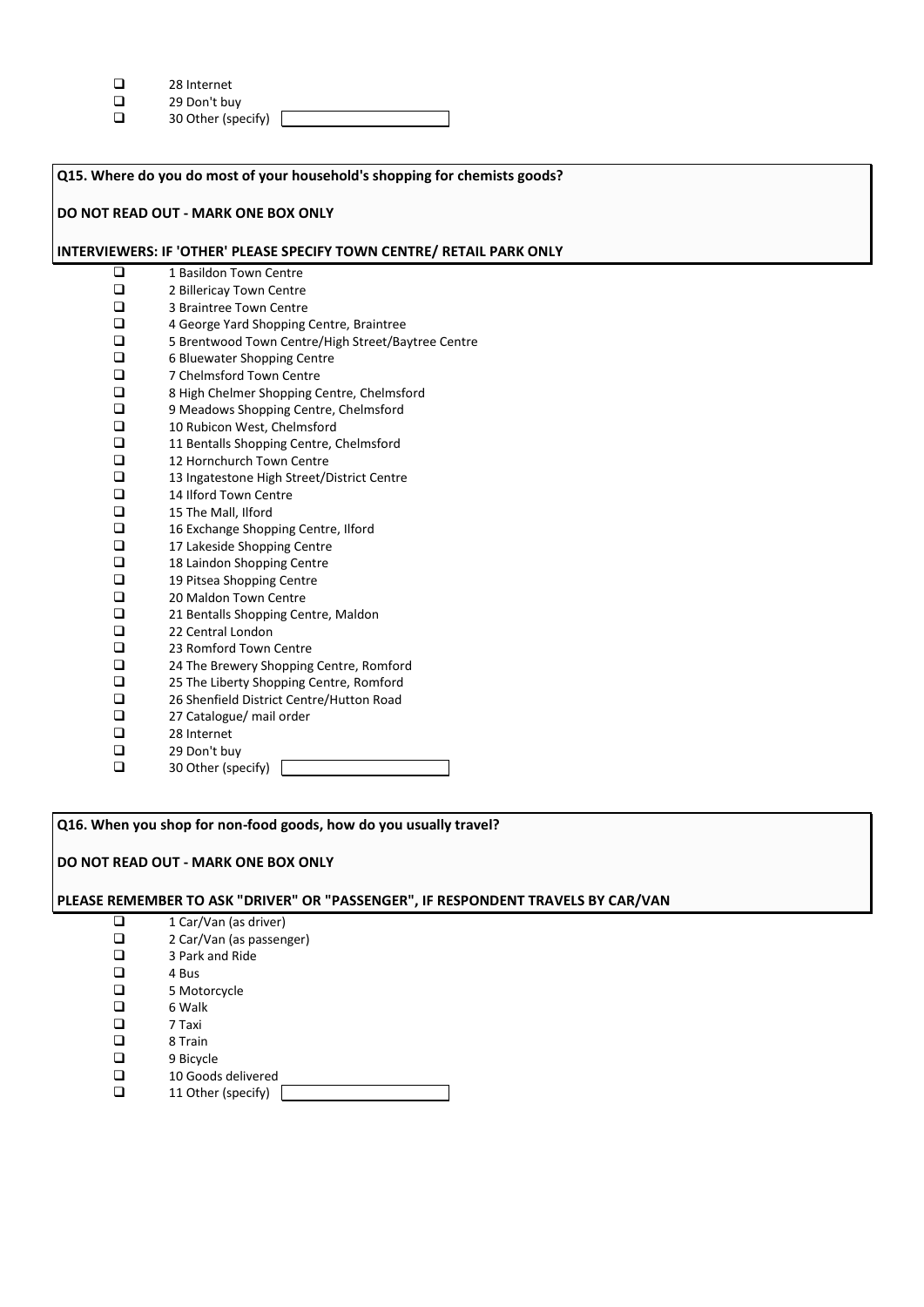# **Q17a. Which of the following is your main town centre for shopping and services?**

## **READ OUT LIST - MARK ONE BOX ONLY**

# **IF NOT ON LIST, TYPE UNDER 'OTHER'**

| □ | 1 Basildon Town Centre                    |
|---|-------------------------------------------|
| ◻ | 2 Braintree Town Centre                   |
| ◻ | 3 Brentwood Town Centre                   |
| ◻ | 4 Chelmsford Town Centre                  |
| ◻ | 5 Hornchurch Town Centre                  |
| ◻ | 6 Ingatestone High Street/District Centre |
| □ | 7 Ilford Town Centre                      |
| ◻ | 8 Laindon District Centre                 |
| ◻ | 9 Maldon Town Centre                      |
|   | 10 Central London                         |
|   |                                           |

- 
- 11 Pitsea District Centre<br>
12 Romford Town Centre 12 Romford Town Centre<br>13 Shenfield Shopping Centre
- 13 Shenfield Shopping Centre/Hutton Road
- $\Box$  14 Other (specify)

| Q17b. What do you like most about Q17a town centre for shopping and services? |                                                  |  |  |  |  |
|-------------------------------------------------------------------------------|--------------------------------------------------|--|--|--|--|
| <b>PROBE, IF NECESSARY - MARK ONE BOX ONLY</b>                                |                                                  |  |  |  |  |
| ப                                                                             | 1 Attractive environment/nice place              |  |  |  |  |
|                                                                               | 2 Better range of multiple retailers             |  |  |  |  |
| □                                                                             | 3 Better range of independent retailers          |  |  |  |  |
| □                                                                             | 4 Close to friends or relatives                  |  |  |  |  |
| □                                                                             | 5 Close to home                                  |  |  |  |  |
| □                                                                             | 6 Close to work                                  |  |  |  |  |
| □                                                                             | 7 Easy to get to by bike                         |  |  |  |  |
| □                                                                             | 8 Easy to get to by bus                          |  |  |  |  |
| □                                                                             | 9 Easy to get to by car                          |  |  |  |  |
| ◻                                                                             | 10 Easy to park                                  |  |  |  |  |
| ◻                                                                             | 11 Good food stores                              |  |  |  |  |
| ◻                                                                             | 12 Good pubs, cafes or restaurants               |  |  |  |  |
| □                                                                             | 13 Good range of non-food shops                  |  |  |  |  |
| □                                                                             | 14 Particular shops or stores in the town centre |  |  |  |  |
| ◻                                                                             | 15 Park and Ride                                 |  |  |  |  |
| □                                                                             | 16 Safe and secure                               |  |  |  |  |
| □                                                                             | 17 Traffic free shopping centre                  |  |  |  |  |
| П                                                                             | 18 Nothing/very little                           |  |  |  |  |
| ◻                                                                             | 19 Other (specify)                               |  |  |  |  |

# **Q17c. What improvements would you make to Q17a?**

## **PROBE, IF NECESSARY - MARK ALL THAT APPLY**

(21 maximum responses)

| □ | 1 Better facilities for disabled people                      |
|---|--------------------------------------------------------------|
| □ | 2 Better public toilet facilities                            |
| □ | 3 Better quality goods                                       |
| □ | 4 Commercial leisure provision/ private gym                  |
| □ | 5 Free car parking                                           |
| □ | 6 Improved security in car parks                             |
| ◻ | 7 Improvements to accessibility by car                       |
| ◻ | 8 Improvements to pedestrian environment / pedestrianisation |
| □ | 9 Improvements to public transport / more buses              |
| □ | 10 Longer opening hours                                      |
|   | 11 Lower parking charges/ fees/ costs                        |
|   |                                                              |
|   |                                                              |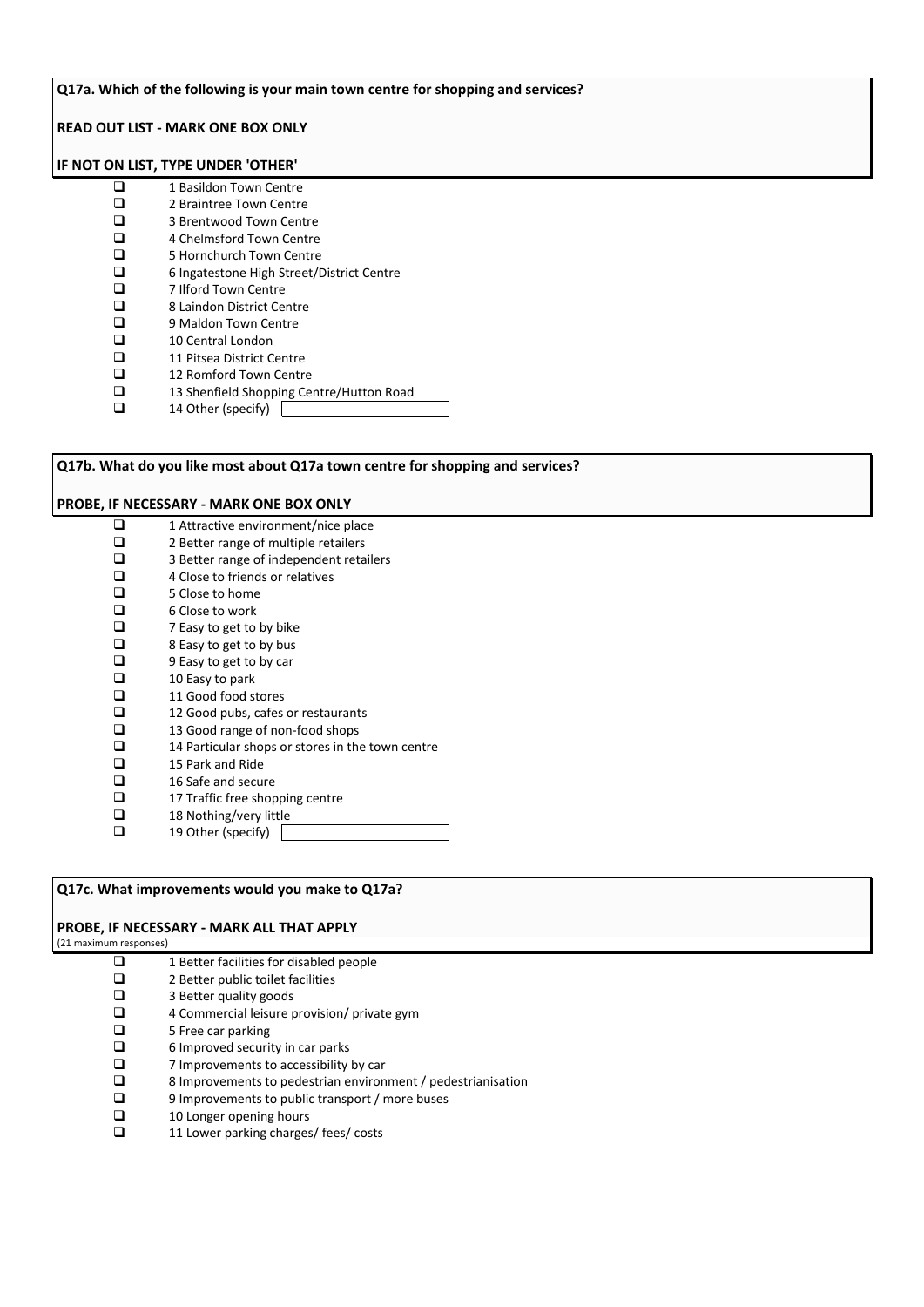- $\Box$  12 More buses to and from rural areas / in the evening  $\Box$  13 More day / evening entertainment venues
- $\Box$  13 More day / evening entertainment venues<br> $\Box$  14 More signposting
- $\Box$  14 More signposting<br> $\Box$  15 More social facilit
- $\Box$  15 More social facilities/cafes/restaurants<br> $\Box$  16 Open on a Sunday
- $\Box$  16 Open on a Sunday<br> $\Box$  17 Safety/ more police
- $\Box$  17 Safety/ more police/ CCTV/ lighting/ safety improvements<br> $\Box$  18 Too far to travel
- $\Box$  18 Too far to travel<br> $\Box$  19 Wider pavement
- $\Box$  19 Wider pavements<br> $\Box$  20 Wider provision of
- □ 20 Wider provision of retail choice specialist and brand<br>□ 21 Nothing (DO NOT READ OUT)
- $\Box$  21 Nothing (DO NOT READ OUT)<br> $\Box$  22 Other (specify)
- 22 Other (specify)  $\Box$

**Q18. Which of the following leisure activities do you or members of your household regularly participate in?** 

**INTERVIEWERS NOTE: PLEASE READ OUT THE LIST ONE AT A TIME INCLUDING ANOTHER ACTIVITY NOT LISTED AND STATE UNDER 'OTHER'**

**IF 'OTHER' ACTIVITY STATED, MAKE A NOTE OF THIS AS YOU WILL NEED THIS LATER IN THE QUESTIONNAIRE**

#### **READ OUT LIST - MARK ALL THAT APPLY**

(13 maximum responses)

| ❏                                             | 1 Tenpin Bowling                                                                                                                                                       |
|-----------------------------------------------|------------------------------------------------------------------------------------------------------------------------------------------------------------------------|
| □                                             | 2 Visiting café/ restaurants/ food specialists                                                                                                                         |
| $\Box$                                        | 3 Visiting the cinema                                                                                                                                                  |
| $\Box$                                        | 4 Visiting evening entertainment venues/late licensed premises                                                                                                         |
| $\Box$                                        | 5 Going to pubs/ bars                                                                                                                                                  |
| $\Box$                                        | 6 Visiting a sports, leisure centre                                                                                                                                    |
| $\Box$                                        | 7 Swimming – private or public venue                                                                                                                                   |
| $\Box$                                        | 8 Visiting the theatre/other cultural activities e.g. Cultural/Arts/Performance Venues                                                                                 |
| $\Box$                                        | 9 Organised sport                                                                                                                                                      |
| $\Box$                                        | 10 Private gym                                                                                                                                                         |
| $\Box$                                        | 11 Public gym                                                                                                                                                          |
| $\Box$                                        | 12 Private sport venue e.g. Brentwood Town Football Club                                                                                                               |
| □                                             | 13 Don't do any activities (DO NOT READ OUT)                                                                                                                           |
|                                               | If = 1, set '??Q18LOOP?? + 1' to question 'Q18LOOP' else set '??Q18LOOP?? - 1'                                                                                         |
|                                               | If = 2, set '??Q18LOOP?? + 2' to question 'Q18LOOP' else set '??Q18LOOP?? - 2'                                                                                         |
|                                               | If = 3, set '??Q18LOOP?? + 3' to question 'Q18LOOP' else set '??Q18LOOP?? - 3'                                                                                         |
|                                               | If = 4, set '??Q18LOOP?? + 4' to question 'Q18LOOP' else set '??Q18LOOP?? - 4'                                                                                         |
|                                               | If = 5, set '??Q18LOOP?? + 5' to question 'Q18LOOP' else set '??Q18LOOP?? - 5'                                                                                         |
|                                               | If = 6, set '??Q18LOOP?? + 6' to question 'Q18LOOP' else set '??Q18LOOP?? - 6'                                                                                         |
|                                               | If = 7, set '??Q18LOOP?? + 7' to question 'Q18LOOP' else set '??Q18LOOP?? - 7'                                                                                         |
|                                               | If = 8, set '??Q18LOOP?? + 8' to question 'Q18LOOP' else set '??Q18LOOP?? - 8'                                                                                         |
|                                               | If = 9, set '??Q18LOOP?? + 9' to question 'Q18LOOP' else set '??Q18LOOP?? - 9'                                                                                         |
|                                               | If = 10, set '??Q18LOOP?? + 10' to question 'Q18LOOP' else set '??Q18LOOP?? - 10'                                                                                      |
|                                               | If = 11, set '??Q18LOOP?? + 11' to question 'Q18LOOP' else set '??Q18LOOP?? - 11'<br>If = 12, set '??Q18LOOP?? + 12' to question 'Q18LOOP' else set '??Q18LOOP?? - 12' |
| If <> 1, do not ask 'Q18a TENPIN'             |                                                                                                                                                                        |
| If <> 7, do not ask 'Q18q SWIMMING'           |                                                                                                                                                                        |
| If $\langle$ > 2, do not ask 'Q18b CAFE'      |                                                                                                                                                                        |
| If <> 3, do not ask 'Q18c CINEMA'             |                                                                                                                                                                        |
| If <> 4, do not ask 'Q18d EVENING'            |                                                                                                                                                                        |
| If <> 5, do not ask 'Q18e PUBS'               |                                                                                                                                                                        |
| If <> 6, do not ask 'Q18f_SPORTS'             |                                                                                                                                                                        |
| If <> 8, do not ask 'Q18h THEATRE'            |                                                                                                                                                                        |
| If <> 9, do not ask 'Q18f_SPORTS'             |                                                                                                                                                                        |
| If <> 10, do not ask 'Q18j_PRIVATE_GYN'       |                                                                                                                                                                        |
| If <> 11, do not ask 'Q18k PUB GYM'           |                                                                                                                                                                        |
| If <> 12, do not ask 'Q18  PRI SPORT'         |                                                                                                                                                                        |
| If = 13, do not ask 'Q18 Follow Up Questions' |                                                                                                                                                                        |

## **Q18OTHER**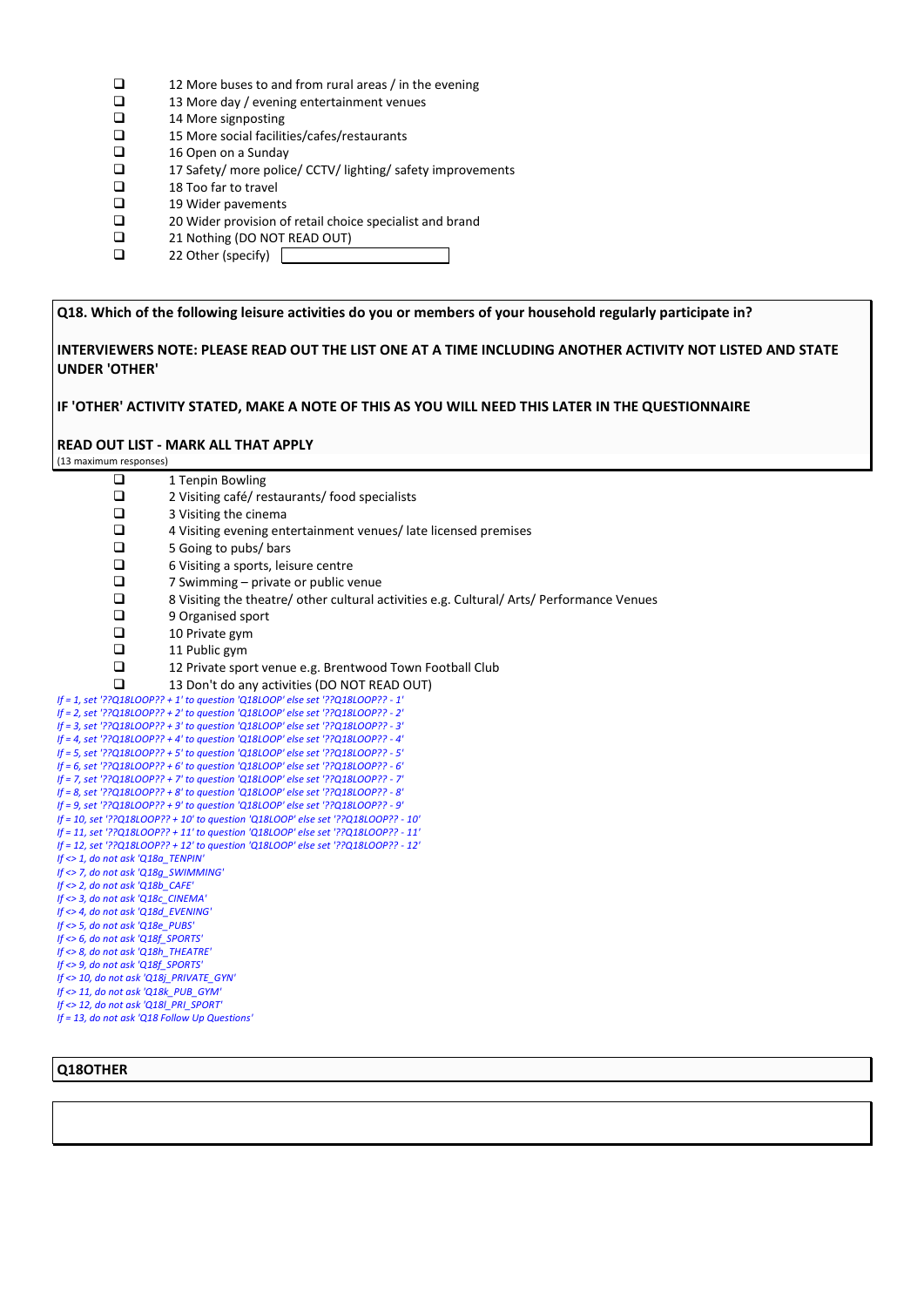*If ??Q18OTHER?? <> "", set '??Q18LOOP?? + 13' to question 'Q18LOOP' else set '??Q18LOOP?? - 13'*

*If ??Q18?? HasNone 1 to 13 AND ??Q18OTHER?? = "", Prompt interviewee with message 'You must select a response'*

*If ??Q18OTHER?? = "", do not ask 'Q18m\_OTHER'*

*If ??Q18?? Has 13 AND (??Q18?? Has 1 to 12 OR ??Q18OTHER?? <> ""), Prompt interviewee with message 'You have selected 'Don't do any activities' Please de-select all other responses'*

# **Q18 Follow Up Questions**

#### **Q18\_. How often do you or members of your household regularly participate in the following leisure activities?**

#### **INTERVIEWERS NOTE: PLEASE READ OUT THE LIST ONE AT A TIME**

# **READ OUT LIST - MARK ALL THAT APPLY**

|                                                                                                                                                                           | 1 Daily                         | $22-3$<br>Times A<br>Week       | $34-6$<br>Times A<br>Week            | 4 Once A<br>Week           | 5 Once A<br>Fortnight      | 6 Once A<br>Month               | 7 Less<br>Often            | 8 Don't<br>know/Ca<br>n't<br>remembe<br>r (DO<br><b>NOT</b><br><b>READ</b><br>OUT) |
|---------------------------------------------------------------------------------------------------------------------------------------------------------------------------|---------------------------------|---------------------------------|--------------------------------------|----------------------------|----------------------------|---------------------------------|----------------------------|------------------------------------------------------------------------------------|
| <b>Tenpin Bowling</b>                                                                                                                                                     | ❏                               | $\Box$                          | ❏                                    | ❏                          | □                          | ❏                               | ❏                          | ❏                                                                                  |
| Visiting café/ restaurants/ food                                                                                                                                          | $\Box$                          | $\Box$                          | $\Box$                               | $\Box$                     | $\Box$                     | $\Box$                          | $\Box$                     | $\Box$                                                                             |
| specialists<br>Visiting the cinema<br>Visiting evening entertainment<br>venues/ late licensed premises                                                                    | $\Box$<br>$\Box$                | $\Box$<br>$\Box$                | ❏<br>$\Box$                          | ❏<br>$\Box$                | ❏<br>$\Box$                | ❏<br>$\Box$                     | ❏<br>$\Box$                | □<br>$\Box$                                                                        |
| Going to pubs/ bars<br>Visiting a sports, leisure centre<br>Swimming - private or public venue<br>Visiting the theatre/ other cultural<br>activities e.g. Cultural/ Arts/ | ❏<br>$\Box$<br>$\Box$<br>$\Box$ | □<br>□<br>□<br>$\Box$           | $\Box$<br>$\Box$<br>$\Box$<br>$\Box$ | □<br>$\Box$<br>□<br>$\Box$ | ❏<br>$\Box$<br>□<br>$\Box$ | ❏<br>$\Box$<br>$\Box$<br>$\Box$ | ❏<br>$\Box$<br>❏<br>$\Box$ | □<br>$\Box$<br>❏<br>$\Box$                                                         |
| <b>Performance Venues</b><br>Organised sport<br>Private gym<br>Public gym<br>Private sport venue e.g. Brentwood                                                           | □<br>$\Box$<br>$\Box$<br>$\Box$ | $\Box$<br>□<br>$\Box$<br>$\Box$ | $\Box$<br>□<br>$\Box$<br>$\Box$      | □<br>□<br>$\Box$<br>$\Box$ | $\Box$<br>❏<br>❏<br>$\Box$ | □<br>$\Box$<br>$\Box$<br>$\Box$ | □<br>□<br>□<br>$\Box$      | □<br>□<br>❏<br>□                                                                   |
| <b>Town Football Club</b><br>Other                                                                                                                                        | $\Box$                          | $\Box$                          | $\Box$                               | □                          | $\Box$                     | $\Box$                          | □                          | $\Box$                                                                             |

**Q18a. In which town do you participate in playing TENPIN BOWLING most often?**

#### **DO NOT READ OUT LIST - MARK ONE BOX ONLY**

|     | 1 Basildon        |
|-----|-------------------|
| ப   | 2 Billericay      |
| ┚   | 3 Braintree       |
| ப   | 4 Brentwood       |
| ப   | 5 Chelmsford      |
| ◻   | 6 Hornchurch      |
| □   | 7 Ingatestone     |
| ப   | 8 Ilford          |
| ப   | 9 Laindon         |
| ப   | 10 Maldon         |
| ┚   | 11 Central London |
| - 1 | 12 Romford        |
|     | 13 Shenfield      |

 $\Box$  14 Other (specify)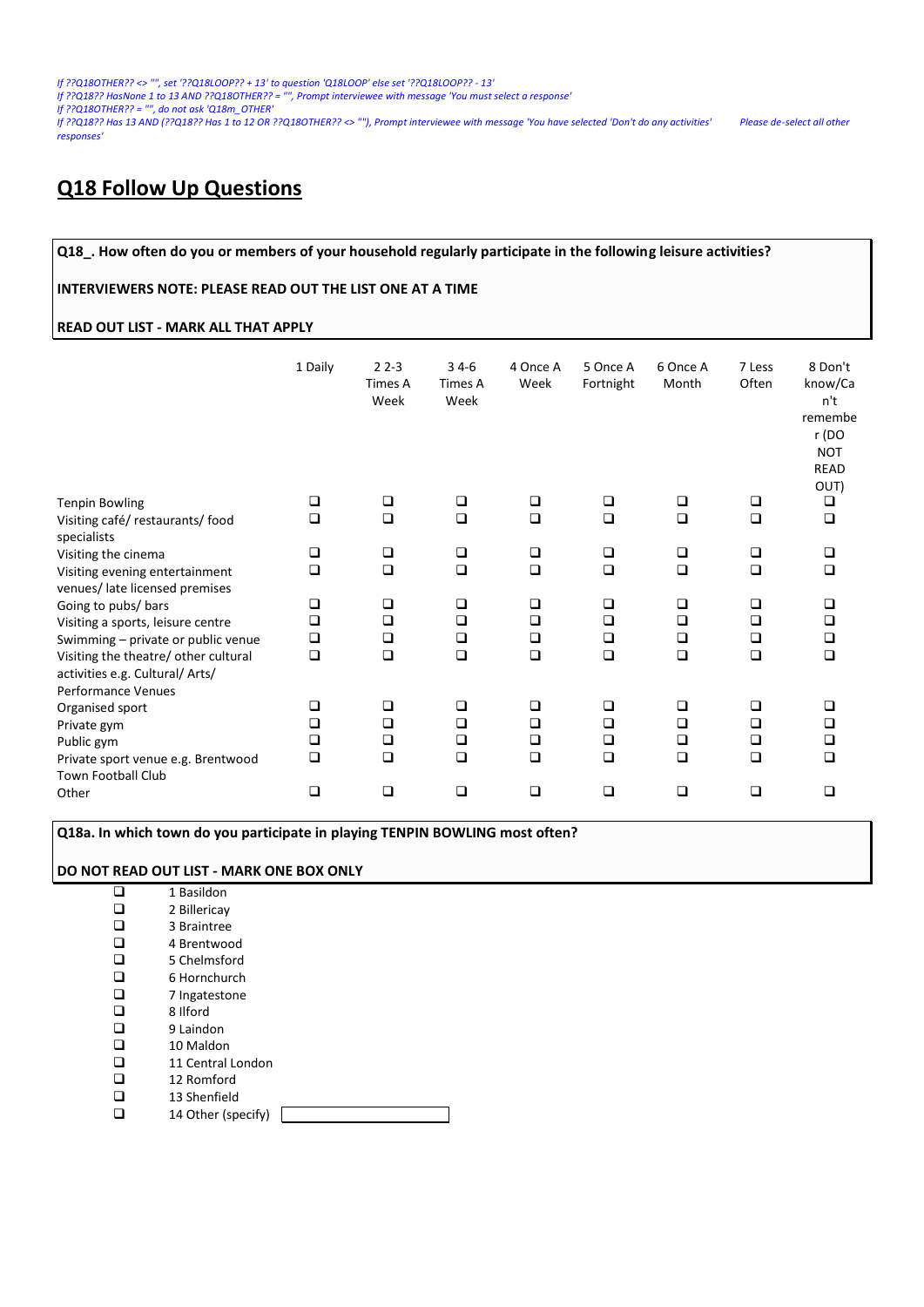#### **Q18b. In which town do you visit CAFÉ / RESTAURANTS / FOOD SPECIALISTS most often?**

#### **DO NOT READ OUT LIST - MARK ONE BOX ONLY**

| ı.  | 1 Basildon         |
|-----|--------------------|
|     | 2 Billericay       |
| ப   | 3 Braintree        |
| □   | 4 Brentwood        |
| □   | 5 Chelmsford       |
| ⊔   | 6 Hornchurch       |
| ❏   | 7 Ingatestone      |
| ◻   | 8 Ilford           |
| ◻   | 9 Laindon          |
| □   | 10 Maldon          |
| □   | 11 Central London  |
| □   | 12 Pitsea          |
| . . | 13 Romford         |
|     | 14 Shenfield       |
|     | 15 Other (specify) |

*If <> 4, do not ask 'Q18b\_1\_CAFE'*

## **Q18b\_1. Which CAFÉ / RESTAURANTS / FOOD SPECIALISTS do you use in Brentwood?**

#### **DO NOT READ OUT LIST - MARK ALL THAT APPLY**

(18 maximum responses)

 $\Box$  1 Balti House<br> $\Box$  2 Cafe Rouge 2 Cafe Rouge 3 Il Bertorelli  $\Box$  4 Juboraj Restaurant<br> $\Box$  5 La Tasca 5 La Tasca □ 6 Marygreen Manor<br>□ 7 Masons □ 7 Masons<br>□ 8 McDona  $\Box$  8 McDonalds<br> $\Box$  9 Pizza Expres  $\Box$  9 Pizza Express<br> $\Box$  10 Prezzo  $\Box$  10 Prezzo  $\Box$  11 Rajmoni<br> $\Box$  12 Red Frog  $\Box$  12 Red Frog<br> $\Box$  13 Sugar Hut 13 Sugar Hut Village 14 The Raj  $\Box$  15 Thai Orchard<br> $\Box$  16 Toby Carvery 16 Toby Carvery  $\Box$  17 Zizzi  $\Box$  18 Other (specify)

# **Q18b\_2. Which CAFÉ / RESTAURANTS / FOOD SPECIALISTS would you like to see located in Brentwood town centres?**

#### **DO NOT READ OUT LIST - TYPE UNDER 'OTHER' BELOW**

- $\Box$  1 Do not want any café/ restaurants/ food specialists<br> $\Box$  2 Other (specify)
	- 2 Other (specify)  $\mathbf{L}$
- 

#### **Q18c. In which town do you visit the CINEMA most often?**

- 1 Basildon
- □ 2 Billericay
- **a** 3 Braintree
- 4 Brentwood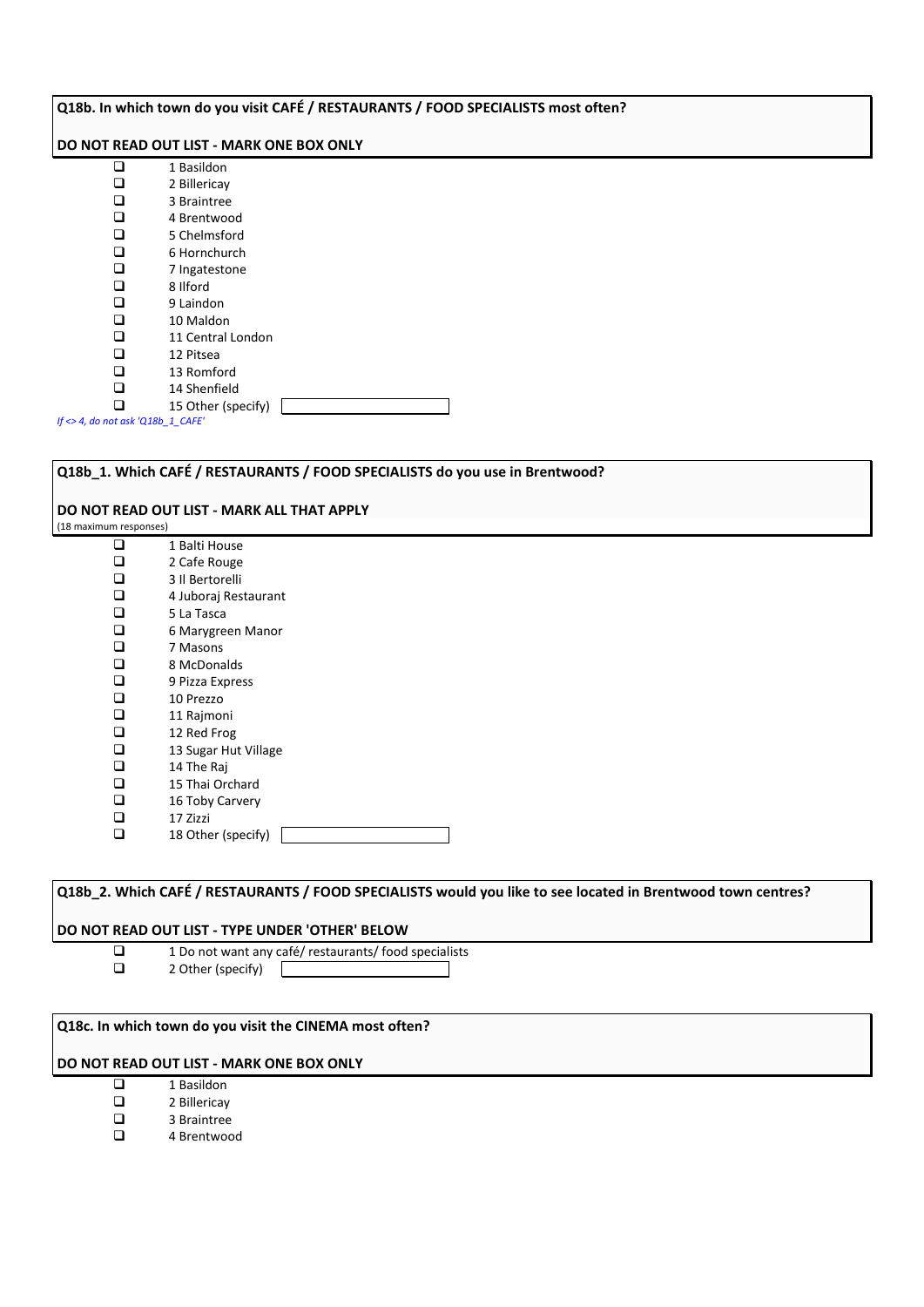|   | 6 Hornchurch                |
|---|-----------------------------|
|   | 7 Ingatestone               |
| □ | 8 Ilford                    |
| ◻ | 9 Laindon                   |
| □ | 10 Lakeside Shopping Centre |
| □ | 11 Maldon                   |
| ◻ | 12 Central London           |
| ப | 13 Romford                  |
| □ | 14 Shenfield                |
|   | 15 Other (specify)          |

**Q18d. In which town do you visit EVENING ENTERTAINMENT VENUES/ LATE LICENSED PREMISES most often? DO NOT READ OUT LIST - MARK ONE BOX ONLY**  $\Box$  1 Basildon<br> $\Box$  2 Billericav  $\Box$  2 Billericay<br> $\Box$  3 Braintree □ 3 Braintree<br>□ 4 Brentwoo  $\Box$  4 Brentwood<br> $\Box$  5 Chelmsford  $\Box$  5 Chelmsford<br> $\Box$  6 Hornchurch  $\Box$  6 Hornchurch<br> $\Box$  7 Ingatestone □ 7 Ingatestone<br>□ 8 Ilford  $\Box$  8 Ilford<br> $\Box$  9 Laindo  $\Box$ 9 Laindon<br>
10 Maldor  $\Box$  10 Maldon

- $\Box$  11 Central London<br> $\Box$  12 Romford
- $\Box$  12 Romford<br> $\Box$  13 Shenfield

5 Chelmsford

 $\Box$  13 Shenfield<br> $\Box$  14 Other (sp) 14 Other (specify)

**Q18e. In which town do you visit PUBS/BARS most often?**

#### **DO NOT READ OUT LIST - MARK ONE BOX ONLY**

|   | 1 Basildon         |
|---|--------------------|
| ◻ | 2 Billericay       |
| ◻ | 3 Braintree        |
|   | 4 Brentwood        |
| ◻ | 5 Chelmsford       |
| ◻ | 6 Hornchurch       |
| ◻ | 7 Ingatestone      |
| ◻ | 8 Ilford           |
| □ | 9 Laindon          |
| ◻ | 10 Maldon          |
| ◻ | 11 Central London  |
| □ | 12 Romford         |
|   | 13 Shenfield       |
|   | 14 Other (specify) |

#### **Q18e\_1. Which PUBS/BARS in Brentwood do you visit?**

## **DO NOT READ OUT LIST - MARK ALL THAT APPLY**

(69 maximum responses)

- 1 Alma Arms, Horseman Side, Navestock<br>2 Bar West One, Kings Road, Brentwood
- □ 2 Bar West One, Kings Road, Brentwood<br>□ 3 Bricklayers Arms, Ongar Road, Stondor
- $\square$  3 Bricklayers Arms, Ongar Road, Stondon Massey<br> $\square$  4 Charlies Bar. Warlev Hill. Warlev. Brentwood
- $\Box$  4 Charlies Bar, Warley Hill, Warley, Brentwood  $\Box$  5 Green Man. Navestock Side. Navestock
- 5 Green Man, Navestock Side, Navestock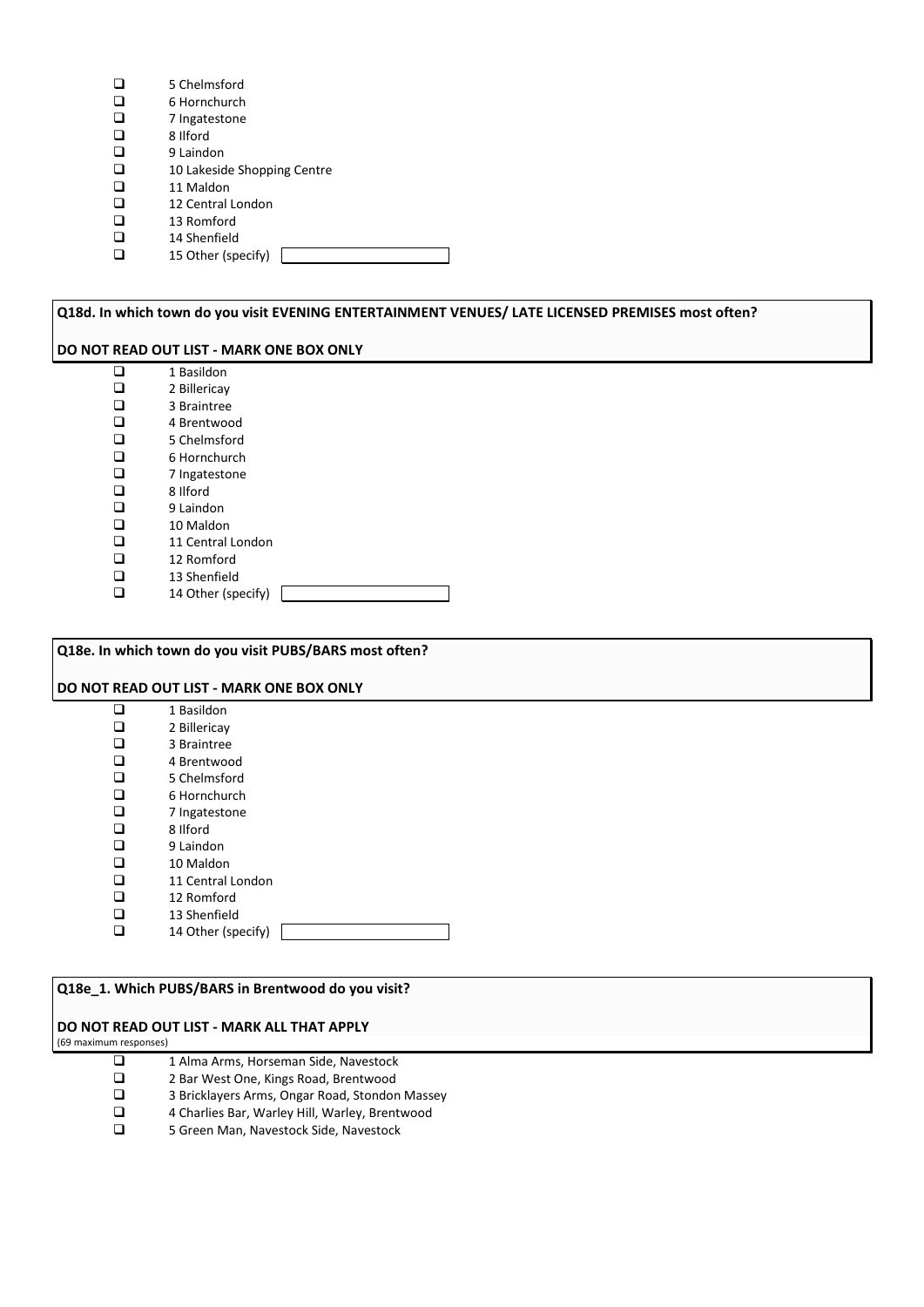$\Box$  6 Greyhound, Magpie Lane, Warley, Brentwood<br> $\Box$  7 Halfway House . Southend Arterial Road. West  $\square$  7 Halfway House , Southend Arterial Road, West Horndon<br> $\square$  8 Horse and Groom. Warley Road. Warley. Brentwood  $\Box$  8 Horse and Groom, Warley Road, Warley, Brentwood  $\Box$  9 King William Fourth, Tan House Lane, Navestock  $\square$  9 King William Fourth, Tan House Lane, Navestock<br> $\square$  10 Leather Bottle, The Green, Blackmore 10 Leather Bottle, The Green, Blackmore<br>11 Litten Tree, High Street, Brentwood 11 Litten Tree, High Street, Brentwood<br>12 Maxwells, Hanging Hill Lane, Hutton  $\square$  12 Maxwells, Hanging Hill Lane, Hutton, Brentwood<br> $\square$  13 Murphys Sports Bar (formerly Scuffy Murphys). 13 Murphys Sports Bar (formerly Scuffy Murphys), Kings Road, Brentwood 14 O'Neill's, High Street Brentwood<br>
15 Prince Albert, The Green, Blackm  $\Box$  15 Prince Albert, The Green, Blackmore<br> $\Box$  16 Robin Hood and Little John. Ongar Ro  $\square$  16 Robin Hood and Little John, Ongar Road, Brentwood<br> $\square$  17 Rose and Crown. Ongar Road. Pilgrims Hatch. Brentw □ 17 Rose and Crown, Ongar Road, Pilgrims Hatch, Brentwood<br>□ 18 Rose Inn, Chelmsford Road, Shenfield, Brentwood  $\Box$  18 Rose Inn, Chelmsford Road, Shenfield, Brentwood<br> $\Box$  19 Shepherd Inn. Blackmore Road. Kelvedon Hatch  $\Box$  19 Shepherd Inn, Blackmore Road, Kelvedon Hatch<br> $\Box$  20 Spread Eagle. Queens Road. Brentwood □ 20 Spread Eagle, Queens Road, Brentwood<br>□ 21 Star Inn, High Street, Ingatestone □ 21 Star Inn, High Street, Ingatestone<br>□ 22 Stocks Bar, High Street, Ingatesto □ 22 Stocks Bar, High Street, Ingatestone<br>□ 23 Thatchers Arms, Warley Road, Warl  $\square$  23 Thatchers Arms, Warley Road, Warley, Brentwood  $\square$  24 The Alexandra, Warley Hill, Warley, Brentwood  $\square$  24 The Alexandra, Warley Hill, Warley, Brentwood  $\square$  25 The Artichoke, Ingrave Road, Brentwood  $\square$  25 The Artichoke, Ingrave Road, Brentwood<br> $\square$  26 The Bell, High Street, Ingatestone □ 26 The Bell, High Street, Ingatestone<br>□ 27 The Black Horse, Ongar Road, Pilg  $\square$  27 The Black Horse, Ongar Road, Pilgrims Hatch, Brentwood<br> $\square$  28 The Brave Nelson. Woodman Road. Warlev. Brentwood  $\square$  28 The Brave Nelson, Woodman Road, Warley, Brentwood<br> $\square$  29 The Brewery Tap, Primrose Hill, Brentwood  $\square$  29 The Brewery Tap, Primrose Hill, Brentwood<br> $\square$  30 The Bull. Brook Street. Brentwood **1** 30 The Bull, Brook Street, Brentwood<br>**1** 31 The Bull. Church Street. Blackmore 31 The Bull, Church Street, Blackmore<br>
32 The Cheguers. Cheguers Road. Nav 32 The Chequers, Chequers Road, Navestock  $\square$  33 The Chequers, Rayleigh Road, Hutton, Brentwood  $\square$  34 The Cherry Tree, Queen Street, Warley, Brentwoo 34 The Cherry Tree, Queen Street, Warley, Brentwood  $\square$  35 The Clough, Eastham Crescent, Brentwood  $\square$  36 The Cricketers, Mill Green Road, Ingatestor  $\square$  36 The Cricketers, Mill Green Road, Ingatestone<br> $\square$  37 The Crown, High Street, Ingatestone 37 The Crown, High Street, Ingatestone  $\square$  38 The Dog and Partridge, Swan Lane, Kelvedon Hatch<br> $\square$  39 The Eagle and Child, Chelmsford Road, Shenfield, Br  $\square$  39 The Eagle and Child, Chelmsford Road, Shenfield, Brentwood  $\square$  40 The Eagle, Ongar Road, Kelvedon Hatch  $\square$  40 The Eagle, Ongar Road, Kelvedon Hatch<br> $\square$  41 The Essex Arms, Warley Hill, Warley, Bre  $\Box$  41 The Essex Arms, Warley Hill, Warley, Brentwood<br> $\Box$  42 The Gardners Arms. Hart Street. Brentwood  $\Box$  42 The Gardners Arms, Hart Street, Brentwood<br> $\Box$  43 The George and Dragon. Roman Road. Mour 43 The George and Dragon, Roman Road, Mountnessing  $\Box$  44 The Golden Fleece, London Road, Brentwood<br> $\Box$  45 The Green Man, Cricketers Lane, Herongate 45 The Green Man, Cricketers Lane, Herongate 46 The Headley, Warley Gap, Warley, Brentwood  $\Box$  47 The Hutton, Rayleigh Road, Hutton<br> $\Box$  48 The Nags Head, Brook Street, Brent  $\Box$  48 The Nags Head, Brook Street, Brentwood  $\Box$  49 The Old Dog, Billericay Road, Herongate 49 The Old Dog, Billericay Road, Herongate<br>
50 The Old Plough, Sabines Road, Navestocl  $\square$  50 The Old Plough, Sabines Road, Navestock<br> $\square$  51 The Plough, Rayleigh Road, Hutton, Brent  $\square$  51 The Plough, Rayleigh Road, Hutton, Brentwood<br> $\square$  52 The Plough, Roman Road, Mountnessing 52 The Plough, Roman Road, Mountnessing<br>
53 The Prince of Wales, Roman Road, Moun  $\square$  53 The Prince of Wales, Roman Road, Mountnessing<br> $\square$  54 The Railwav. Station Road. West Horndon 54 The Railway, Station Road, West Horndon  $\square$  55 The Rising Sun, Ongar Road, Brentwood<br> $\square$  56 The Seven Arches, Hartswood Road, Wa 56 The Seven Arches, Hartswood Road, Warley, Brentwood □ 57 The Slug and Lettuce, High Street, Brentwood  $\square$  58 The Sugar Hut Village, High Street, Brentwood<br> $\square$  59 The Swan, High Street, Brentwood 59 The Swan, High Street, Brentwood 60 The Terris Bar, Hart Street, Brentwood  $\square$  61 The Victoria Arms, Ongar Road, Brentwood  $\square$  62 The Viper, Mill Green Road, Ingatestone  $\square$  62 The Viper, Mill Green Road, Ingatestone<br> $\square$  63 The Willow, Church Lane, Doddinghurst  $\square$  63 The Willow, Church Lane, Doddinghurst (formerly known as The Moat)<br> $\square$  64 The Woodpecker, Hanging Hill Lane, Hutton 64 The Woodpecker, Hanging Hill Lane , Hutton 65 The Woolpack, Mill Green Road, Ingatestone □ 66 Tower Arms, Weald Road, South Weald □ 67 White Hart, High Street, Brentwood 68 White Horse, Coxtie Green Road, Pilgrims Hatch, Brentwood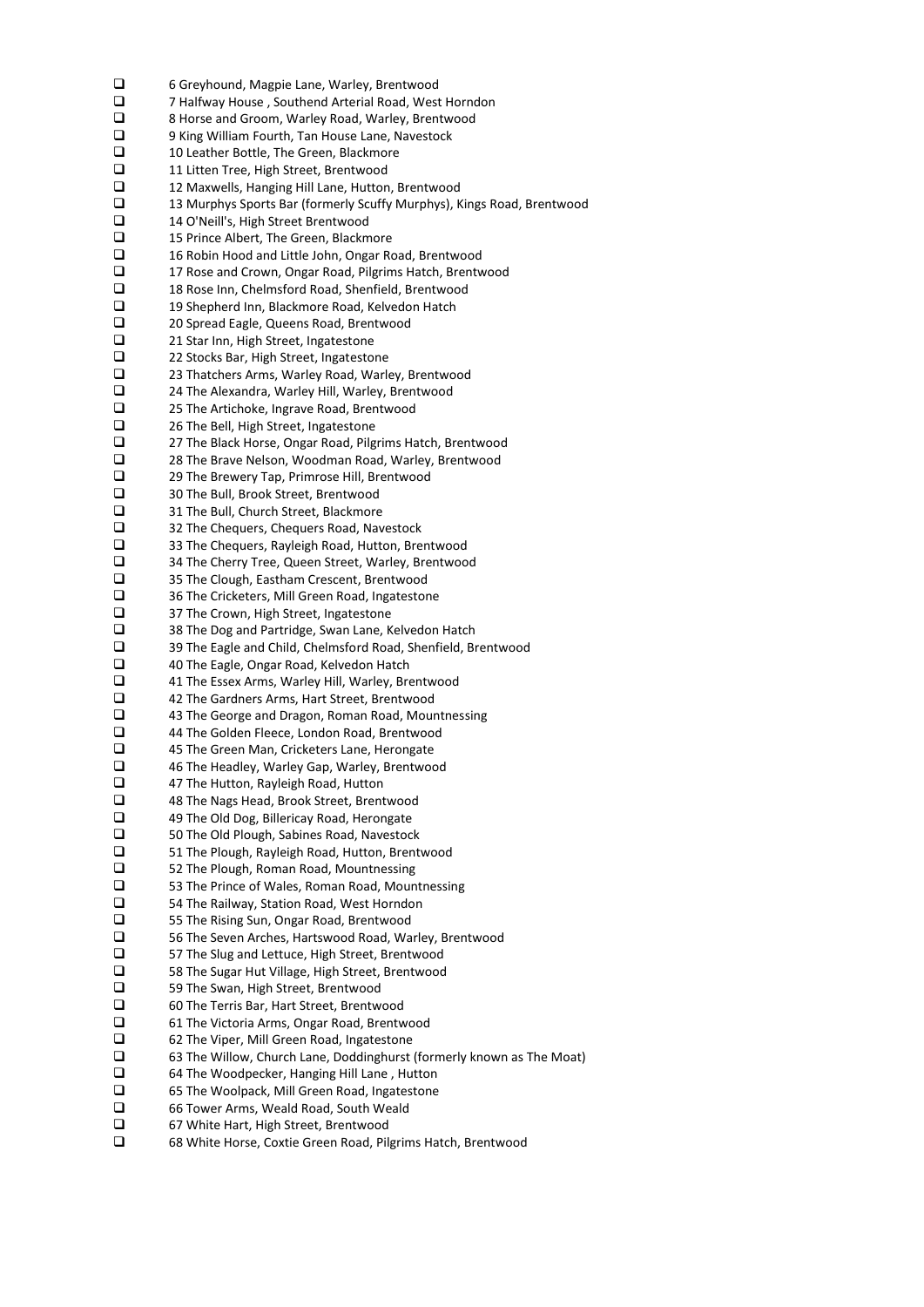| ◻<br>69 Other (specify) |  |
|-------------------------|--|
|-------------------------|--|

| Q18f. In which town do you visit the SPORTS, LEISURE CENTRE most often? |                                                                 |  |  |  |  |  |
|-------------------------------------------------------------------------|-----------------------------------------------------------------|--|--|--|--|--|
|                                                                         | DO NOT READ OUT LIST - MARK ONE BOX ONLY                        |  |  |  |  |  |
| l 1                                                                     | 1 Basildon                                                      |  |  |  |  |  |
| l 1                                                                     | 2 Billericay                                                    |  |  |  |  |  |
| П                                                                       | 3 Braintree                                                     |  |  |  |  |  |
| ◻                                                                       | 4 The Brentwood Centre/Brentwood Leisure Centre, Pilgrims Hatch |  |  |  |  |  |
| □                                                                       | 5 Brentwood Leisure Park, Warley                                |  |  |  |  |  |
| □                                                                       | 6 Clearview Health and Racquets Club, Warley                    |  |  |  |  |  |
| п                                                                       | 7 Chelmsford                                                    |  |  |  |  |  |
| □                                                                       | 8 Hornchurch                                                    |  |  |  |  |  |
| □                                                                       | 9 Ingatestone                                                   |  |  |  |  |  |
| n                                                                       | 10 Ilford                                                       |  |  |  |  |  |
| П                                                                       | 11 Laindon                                                      |  |  |  |  |  |
| ⊓                                                                       | 12 Maldon                                                       |  |  |  |  |  |
| П                                                                       | 13 Central London                                               |  |  |  |  |  |
| п                                                                       | 14 Romford                                                      |  |  |  |  |  |
| п                                                                       | 15 Shenfield                                                    |  |  |  |  |  |
| П                                                                       | 16 Other (specify)                                              |  |  |  |  |  |
|                                                                         |                                                                 |  |  |  |  |  |

| Q18g. Where do you go SWIMMING - PUBLIC OR PRIVATE VENUE most often? |                                                 |  |  |  |  |  |
|----------------------------------------------------------------------|-------------------------------------------------|--|--|--|--|--|
| DO NOT READ OUT LIST - MARK ONE BOX ONLY                             |                                                 |  |  |  |  |  |
| □                                                                    | 1 Ashwells Sports and Country Club, Brentwood   |  |  |  |  |  |
| ◻                                                                    | 2 Billericay Swimming Pool, Billericay          |  |  |  |  |  |
| ◻                                                                    | 3 Brentwood Schools Sports Centre, Brentwood    |  |  |  |  |  |
| ◻                                                                    | 4 Central Park Leisure Centre, Dagenham         |  |  |  |  |  |
| ◻                                                                    | 5 Club Kingswood, Basildon                      |  |  |  |  |  |
| □                                                                    | 6 Dagenham Swimming Pool, Dagenham              |  |  |  |  |  |
| □                                                                    | 7 De Rougemont Manor, Brentwood                 |  |  |  |  |  |
| ◻                                                                    | 8 First Stroke Swimming Pool, Billericay        |  |  |  |  |  |
| ◻                                                                    | 9 Gloucester Park Swimming Pool, Basildon       |  |  |  |  |  |
| ◻                                                                    | 10 LA Fitness, Billericay                       |  |  |  |  |  |
| ◻                                                                    | 11 LA Fitness, Brentwood                        |  |  |  |  |  |
| □                                                                    | 12 Paddlers Swimming Pool, Romford              |  |  |  |  |  |
| □                                                                    | 13 Paddlers Swimming Pool, Upminster            |  |  |  |  |  |
| ◻                                                                    | 14 Pitsea Pool, Basildon                        |  |  |  |  |  |
| □                                                                    | 15 Reflections Spa, Chelmsford                  |  |  |  |  |  |
| □                                                                    | 16 Riverside Ice and Leisure Centre, Chelmsford |  |  |  |  |  |
| ◻                                                                    | 17 South Woodham Ferrers, Chelmsford            |  |  |  |  |  |
| □                                                                    | 18 Spirit Health Club, Brentwood                |  |  |  |  |  |
| ◻                                                                    | 19 The Brentwood Centre, Brentwood              |  |  |  |  |  |
| ❏                                                                    | 20 Wickford Swimming Pool, Wickford             |  |  |  |  |  |
| ◻                                                                    | 21 Other (specify)                              |  |  |  |  |  |

**Q18h. In which town do you visit the THEATRE OR ANY OTHER CULTURAL ACTIVITIES e.g. Cultural/ Arts/ Performance Venues most often?**

- $\Box$  1 Brentwood Theatre, Brentwood<br> $\Box$  2 C H Elliott Creative Theatre, Hori
- □ 2 C H Elliott Creative Theatre, Hornchurch<br>□ 3 Chelmsford Civic Theatre, Chelmsford
- $\Box$  3 Chelmsford Civic Theatre, Chelmsford<br> $\Box$  4 Kenneth More Theatre. Ilford
- $\Box$  4 Kenneth More Theatre, Ilford<br> $\Box$  5 Playhouse Theatre, Harlow
- $\Box$  5 Playhouse Theatre, Harlow<br> $\Box$  6 Queen's Theatre, Hornchur
- 6 Queen's Theatre, Hornchurch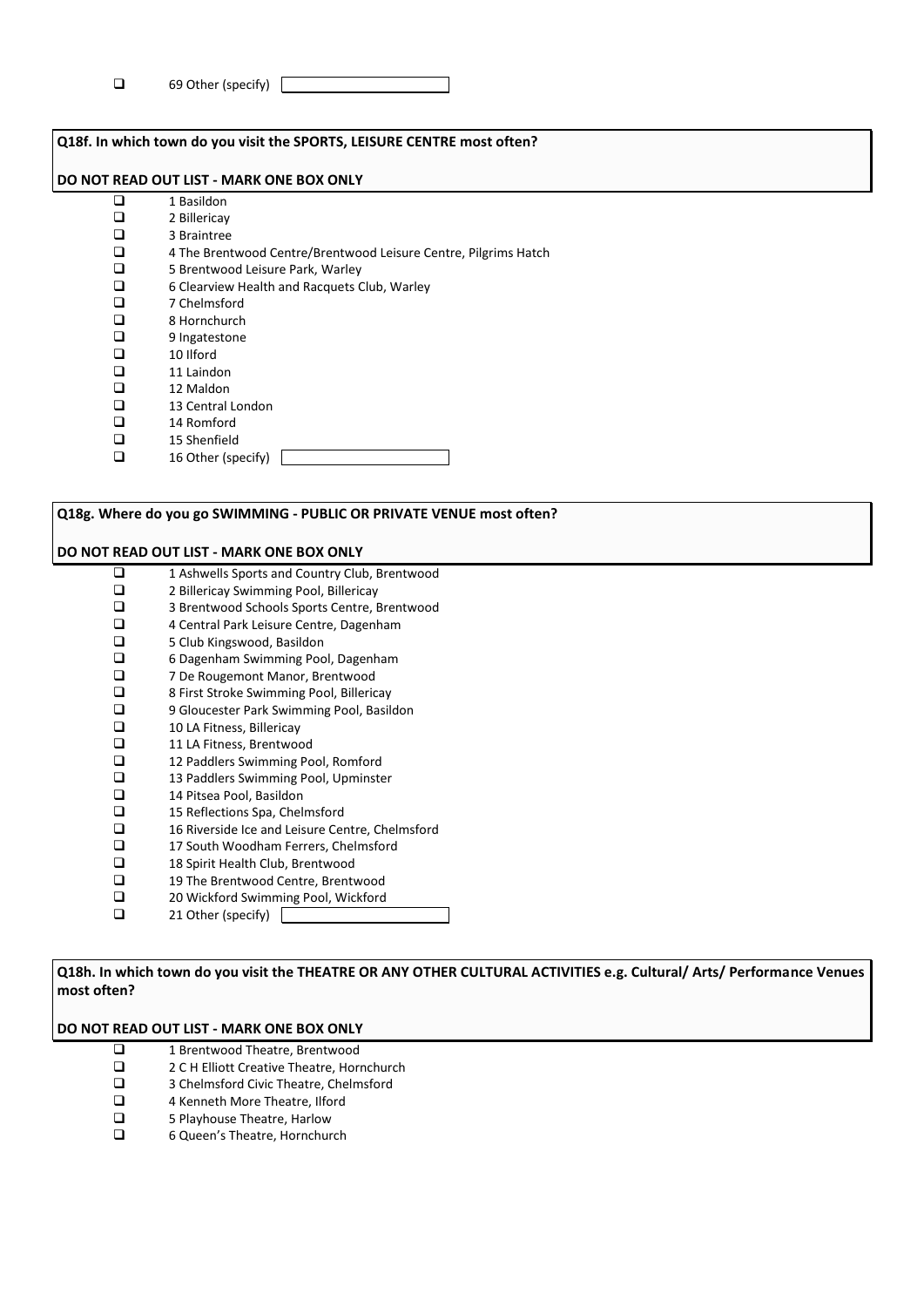- $\square$  7 Thameside Theatre, Grays<br> $\square$  8 Towngate Theatre. Basildo
- $\Box$  8 Towngate Theatre, Basildon<br> $\Box$  9 Other (specify)
- 9 Other (specify)

| Q18i. In which town do you play an ORGANISED SPORT most often? |                    |  |  |  |
|----------------------------------------------------------------|--------------------|--|--|--|
| DO NOT READ OUT LIST - MARK ONE BOX ONLY                       |                    |  |  |  |
| $\Box$                                                         | 1 Basildon         |  |  |  |
| □                                                              | 2 Billericay       |  |  |  |
| $\Box$                                                         | 3 Braintree        |  |  |  |
| $\Box$                                                         | 4 Brentwood        |  |  |  |
| $\Box$                                                         | 5 Warley           |  |  |  |
| $\Box$                                                         | 6 Chelmsford       |  |  |  |
| $\Box$                                                         | 7 Hornchurch       |  |  |  |
| $\Box$                                                         | 8 Ingatestone      |  |  |  |
| $\Box$                                                         | 9 Ilford           |  |  |  |
| $\Box$                                                         | 10 Laindon         |  |  |  |
| □                                                              | 11 Maldon          |  |  |  |
| $\Box$                                                         | 12 Central London  |  |  |  |
| $\Box$                                                         | 13 Romford         |  |  |  |
| □                                                              | 14 Shenfield       |  |  |  |
| $\Box$                                                         | 15 Other (specify) |  |  |  |
|                                                                |                    |  |  |  |

## **Q18j. What is the name and location of the PRIVATE GYM you visit most often?**

#### **DO NOT READ OUT LIST - MARK ONE BOX ONLY**

- $\Box$  1 Ashwells Sports and Country Club, Brentwood  $\Box$  2 Club Kingswood. Basildon  $\Box$  2 Club Kingswood, Basildon<br> $\Box$  3 David Llovd. Basildon  $\Box$  3 David Lloyd, Basildon<br> $\Box$  4 De Rougemont Manor
- $\Box$  4 De Rougemont Manor, Brentwood<br> $\Box$  5 Fitness First. Basildon
- $\Box$  5 Fitness First, Basildon<br> $\Box$  6 Fitness First. Brentwoo
- □ 6 Fitness First, Brentwood<br>□ 7 Fitness First, Chelmsford
- □ 7 Fitness First, Chelmsford<br>□ 8 Fitness First, Romford
- $\Box$  8 Fitness First, Romford<br> $\Box$  9 LA Fitness, Billericay
- $\Box$  9 LA Fitness, Billericay<br> $\Box$  10 LA Fitness, Brentwo
- $\Box$  10 LA Fitness, Brentwood<br> $\Box$  11 New Generation Fitnes
- $\Box$  11 New Generation Fitness, Basildon<br> $\Box$  12 Reflections Spa, Chelmsford
- $\Box$  12 Reflections Spa, Chelmsford<br> $\Box$  13 Spirit Health Club. Brentwoo
- $\Box$  13 Spirit Health Club, Brentwood<br> $\Box$  14 Virgin Active, Chelmsford
- $\Box$  14 Virgin Active, Chelmsford<br> $\Box$  15 Other (specify) 15 Other (specify)
- 

# **Q18k. What is the name and location of the PUBLIC GYM you visit most often?**

- 1 Brentwood Schools Sports Centre, Brentwood<br>2 Central Park Leisure Centre, Dagenham
- $\Box$  2 Central Park Leisure Centre, Dagenham<br>3 Chelmsford Sports and Athletics Centre.
- $\Box$  3 Chelmsford Sports and Athletics Centre, Chelmsford<br> $\Box$  4 Dovedale Sports Centre. Chelmsford
- $\Box$  4 Dovedale Sports Centre, Chelmsford<br> $\Box$  5 Eversley Leisure Centre, Basildon
- $\Box$  5 Eversley Leisure Centre, Basildon<br> $\Box$  6 Hornchurch Sports Centre. Hornc
- □ 6 Hornchurch Sports Centre, Hornchurch<br>□ 7 Riverside Ice and Leisure Centre. Chelm
- □ 7 Riverside Ice and Leisure Centre, Chelmsford<br>□ 8 South Woodham Ferrers Leisure Centre, Chel
- $\Box$  8 South Woodham Ferrers Leisure Centre, Chelmsford<br> $\Box$  9 The Brentwood Centre. Brentwood
- $\Box$  9 The Brentwood Centre, Brentwood
- 10 Other (specify)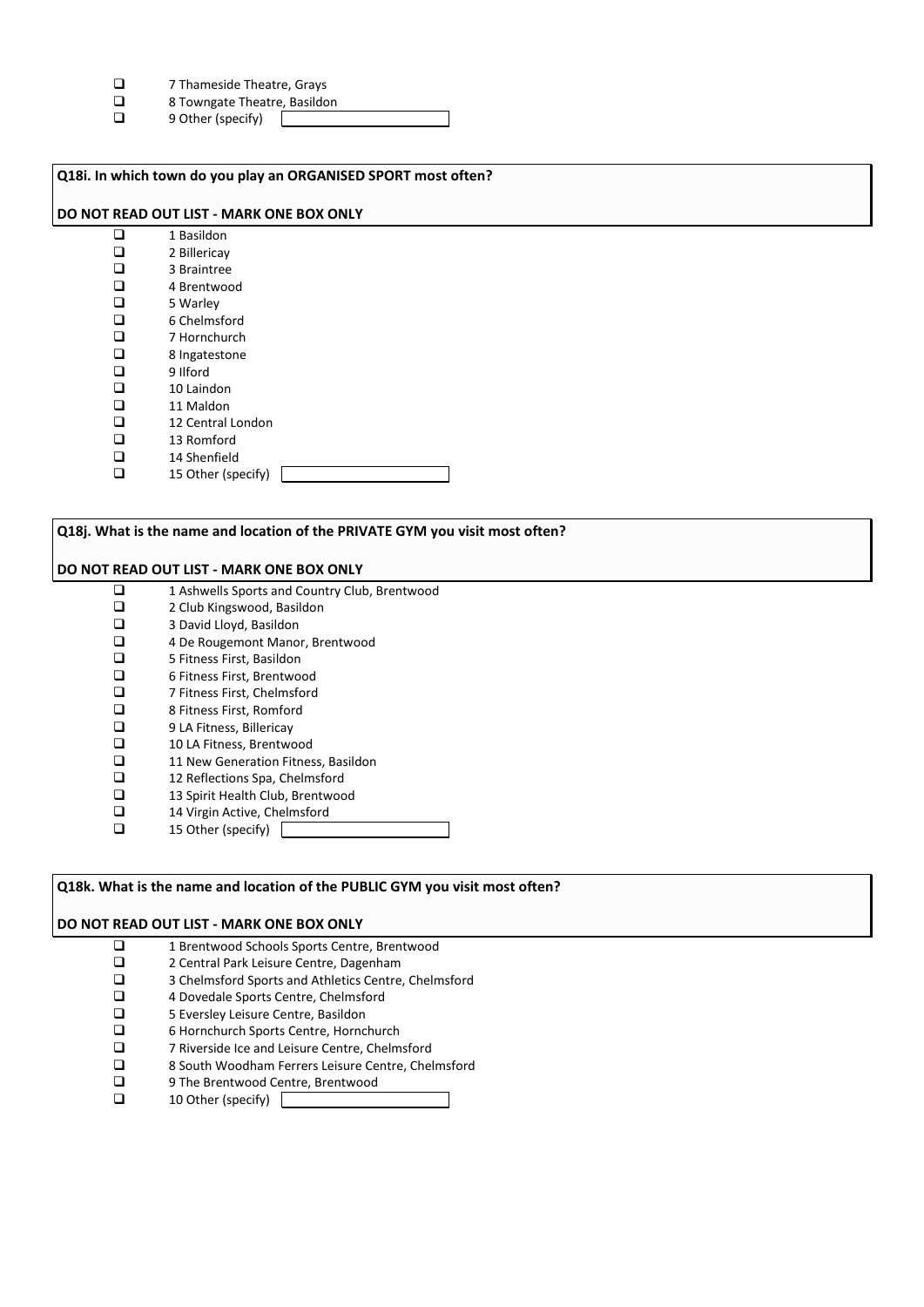**Q18l. What is the name and location of the PRIVATE SPORT VENUE e.g. Brentwood Town Football Club you visit most often? DO NOT READ OUT LIST - MARK ONE BOX ONLY** 1 Ardleigh Green Cricket club, Romford<br>2 Basildon Lawn Tennis Club. Basildon  $\square$  2 Basildon Lawn Tennis Club, Basildon<br> $\square$  3 Basildon Rugby Football Club, Basildon  $\square$  3 Basildon Rugby Football Club, Basildon<br> $\square$  4 Basildon United Football Club. Basildon  $\Box$  4 Basildon United Football Club, Basildon<br> $\Box$  5 Bentlev Cricket Club. Pilgrins Hatch. Bre  $\Box$  5 Bentley Cricket Club, Pilgrins Hatch, Brentwood  $\Box$  6 Bentley Golf Club, Brentwood  $\Box$  6 Bentley Golf Club, Brentwood<br> $\Box$  7 Billericay Cricket Club, Billerica □ 7 Billericay Cricket Club, Billericay<br>□ 8 Billericay Town Football Club, Bi  $\square$  8 Billericay Town Football Club, Billericay<br> $\square$  9 Billericay Lawn Tennis Club, Billericay  $\Box$  9 Billericay Lawn Tennis Club, Billericay<br> $\Box$  10 Brentwood Rugby Club, Brentwood  $\Box$  10 Brentwood Rugby Club, Brentwood  $\Box$  11 Brentwood Snooker Club, Brentwood<br> $\Box$  12 Brentwood Town Football Club  $\Box$  12 Brentwood Town Football Club<br> $\Box$  13 Brentwood Tennis Club  $\Box$  13 Brentwood Tennis Club<br> $\Box$  14 Broomfield Football and  $\Box$  14 Broomfield Football and Social Club, Chelmsford<br> $\Box$  15 Campion Rugby club. Romford  $\Box$  15 Campion Rugby club, Romford<br> $\Box$  16 Chelmsford Bowling Club. Chel 16 Chelmsford Bowling Club, Chelmsford  $\Box$  17 Chelmsford City Football Club, Chelmsford<br> $\Box$  18 Chelmsford Golf club. Chelmsford 18 Chelmsford Golf club, Chelmsford 19 Chelmsford Snooker Club, Chelmsford<br>19 20 Dagenham and Redbridge football Club  $\square$  20 Dagenham and Redbridge football Club, Dagenham<br> $\square$  21 Dunton Hills Golf Club. West Horndon  $\Box$  21 Dunton Hills Golf Club, West Horndon<br> $\Box$  22 Gidea Park Bowling Club. Romford □ 22 Gidea Park Bowling Club, Romford<br>□ 23 Gidea Park and Romford Cricket Cl  $\square$  23 Gidea Park and Romford Cricket Club, Romford<br> $\square$  24 Harlequins Gymnastics Club. Romford  $\square$  24 Harlequins Gymnastics Club, Romford<br> $\square$  25 Hartswood Golf Club, Brentwood  $\Box$  25 Hartswood Golf Club, Brentwood<br> $\Box$  26 Hutton Cricket Club, Hutton  $\Box$  26 Hutton Cricket Club, Hutton<br> $\Box$  27 Noak Hill golf Course, Billeric □ 27 Noak Hill golf Course, Billericay<br>□ 28 Redbridge Football Club, Redbr □ 28 Redbridge Football Club, Redbridge<br>□ 29 RHP Bowling Club, Chelmsford □ 29 RHP Bowling Club, Chelmsford<br>□ 30 Romford Golf Club, romford **a** 30 Romford Golf Club, romford<br> **a** 31 Shenfield Cricket Club, Shenfield 31 Shenfield Cricket Club, Shenfield<br>
32 South Essex Golf Centre, Brentwo 32 South Essex Golf Centre, Brentwood<br>
33 Springfield Football Club. Chelmsford  $\square$  33 Springfield Football Club, Chelmsford<br> $\square$  34 Springfield Cricket Club. Chelmsford  $\Box$  34 Springfield Cricket Club, Chelmsford<br> $\Box$  35 Stonevhill Bowls Club. Herongate  $\square$  35 Stoneyhill Bowls Club, Herongate<br> $\square$  36 The Burstead Golf Club. Billericav  $\Box$  36 The Burstead Golf Club, Billericay<br> $\Box$  37 The Grove Lawn Tennis Club. Che  $\Box$  37 The Grove Lawn Tennis Club, Chelmsford<br> $\Box$  38 The Romford Snooker Club, Romford  $\Box$  38 The Romford Snooker Club, Romford<br> $\Box$  39 Thorndon Park Golf Club, Ingrave, Bre 39 Thorndon Park Golf Club, Ingrave, Brentwood 40 Warley Park Golf Club, Little Warley, Brentwood □ 41 Weald Park Golf Club, Pilgrims Hatch, Brentwood  $\Box$  42 Other (specify)

# **Q18m. In which town do you undertake Q18OTHER most often?**

- $\Box$  1 Basildon<br> $\Box$  2 Billericav  $\Box$  2 Billericay<br> $\Box$  3 Braintree  $\Box$  3 Braintree<br> $\Box$  4 Brentwoo  $\Box$  4 Brentwood
- $\Box$  5 Chelmsford<br> $\Box$  6 Hornchurch
- 6 Hornchurch
- □ 7 Ingatestone
- $\Box$  8 Ilford<br>9 Lainde
- $\Box$ 9 Laindon<br>  $\Box$ 9 Laindon
- $\Box$  10 Maldon
- 11 Central London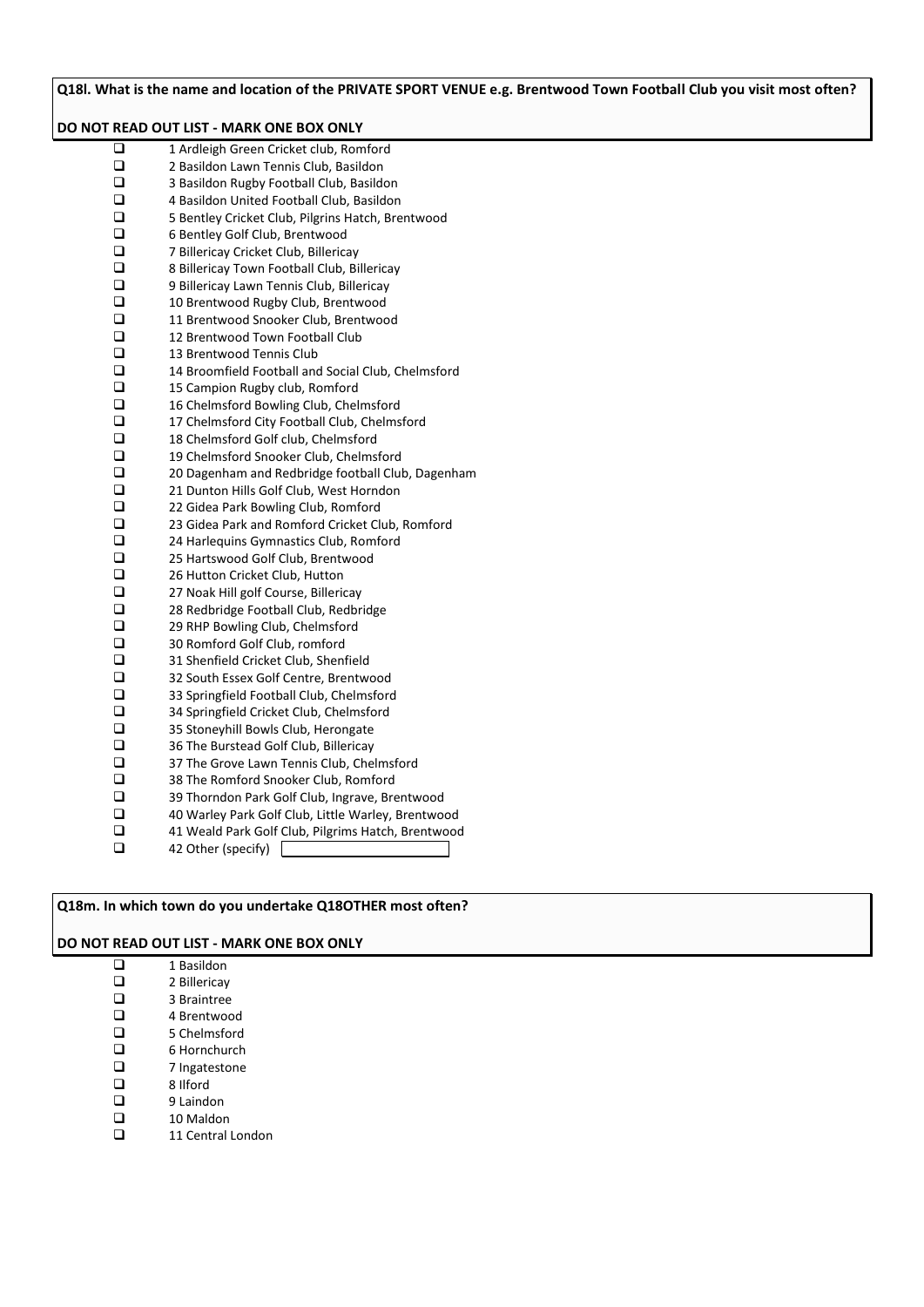| ◻ | 12 Romford |
|---|------------|
|   |            |

- $\Box$  13 Shenfield<br> $\Box$  14 Other (sp)
- 14 Other (specify) [

# **Markets**

| <b>MARK ONE BOX ONLY</b> |        |  |  |  |  |
|--------------------------|--------|--|--|--|--|
|                          |        |  |  |  |  |
| ப                        | 1 Yes  |  |  |  |  |
| ◻                        | $2$ No |  |  |  |  |
|                          |        |  |  |  |  |

# **MARK ONE BOX ONLY**

 $\begin{array}{ccc}\n\Box & & 1 \text{ Yes} \\
\Box & & 2 \text{ No}\n\end{array}$ 2 No

# **Demographics. Please READ OUT Statement:**

# **I would now like to ask you a few questions about yourself and your household. These are for survey control purposes only and the results will not be released identifying you by name.**

**Q20a. May I ask the occupation of the chief wage earner?**

**Q20b. SEG**

| ப | 1 A/B     |
|---|-----------|
| ◻ | 2 C1      |
| ◻ | 3 C2      |
| ◻ | 4 D/E     |
| ப | 5 Refused |

**Q21. May I ask which age group you are in?**

**PLEASE READ OUT - MARK ONE BOX ONLY**

- $\Box$  118 24 years
- $\Box$  2 25 34 years<br> $\Box$  3 35 44 years
- $\Box$  3 35 44 years<br> $\Box$  4 45 54 years
- $\Box$  445 54 years<br> $\Box$  555 64 years
- $\Box$  5 55 64 years<br> $\Box$  6 65 years or a
- $\Box$  665 years or above<br> $\Box$  7 Refused (DO NOT
- 7 Refused (DO NOT READ OUT)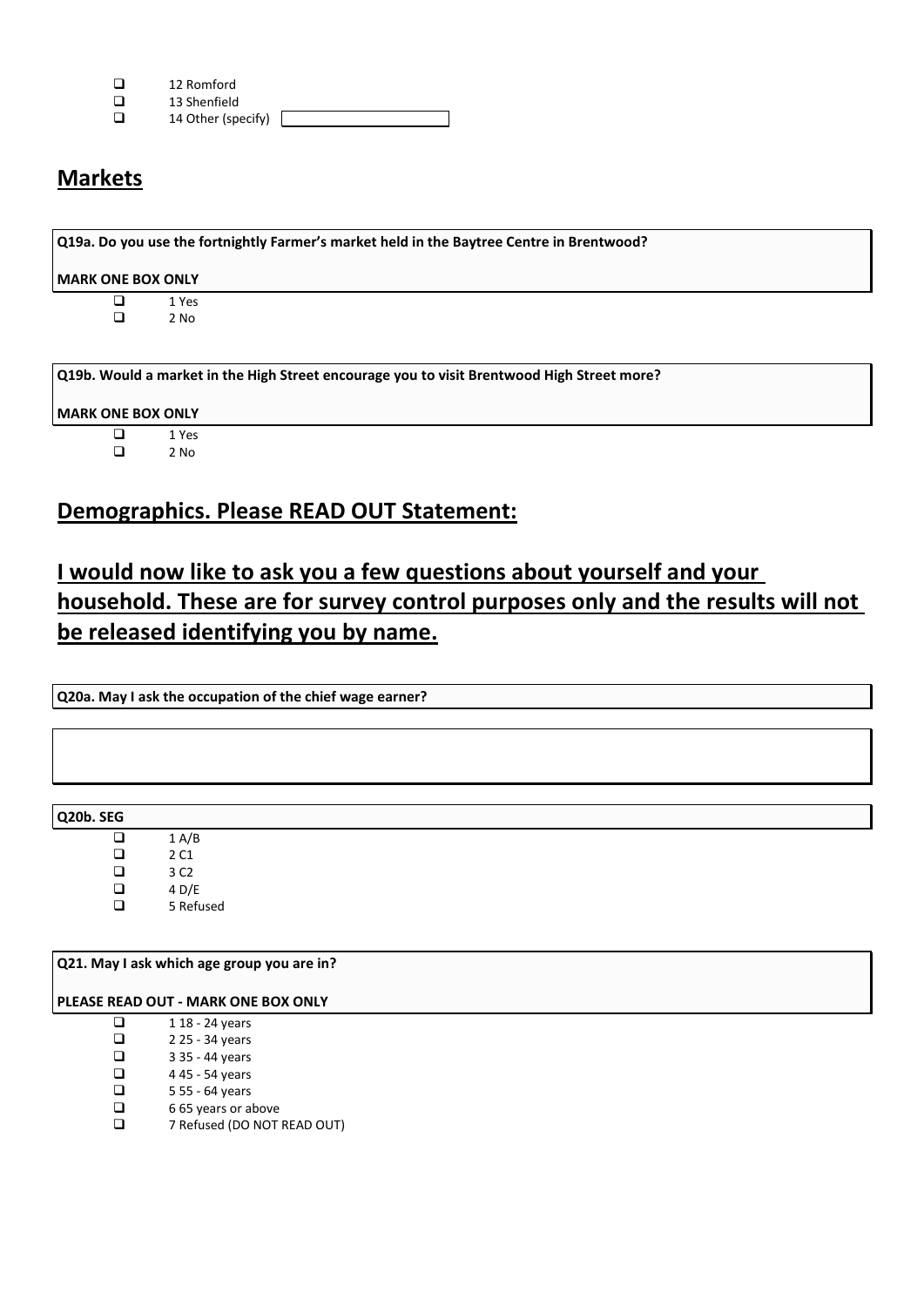#### **Q22. How many people are there in your household (including yourself) aged between:**

# **(Interviewer: READ OUT EACH OF THE FOLLOWING ASPECTS IN THE MATRIX AND SELECT ONLY ONE RESPONSE PER ASPECT)**

|                 | 1 None | 21 | 32 | 43 | 54 | 65 | 76 or<br>more | 8 Refused |
|-----------------|--------|----|----|----|----|----|---------------|-----------|
| Under 16 yrs    | ⊐      |    | □  | □  |    | Q  | □             | ◻         |
| 17-24 yrs       | ❏      |    | □  | □  | ❏  | ❏  |               | Q         |
| 25-34 yrs       | ❏      | ◻  | □  | □  | ❏  | ❏  |               | ⊒         |
| 35-44 yrs       | ב      | ◻  | □  | □  | □  | ❏  |               | ⊒         |
| 45-54 yrs       | ב      | ◻  | □  | □  | □  | □  |               | ⊒         |
| 55-64 yrs       | ⊐      | ◻  | □  | □  | ❏  | ❏  |               | a         |
| 65 yrs and over | ⊐      |    | □  | ❏  |    | ❏  |               |           |

**Q23. Do your children (aged under 16) undertake any out of school sports activities?**

#### **MARK ONE BOX ONLY**

 $\begin{array}{ccc}\n\Box & & 1 \text{ Yes} \\
\Box & & 2 \text{ No}\n\end{array}$ 

 $\begin{array}{ccc}\n\Box & & 2 \text{ No} \\
\Box & & 3 \text{ Do}\n\end{array}$  $\Box$  3 Don't know/ unsure<br> $\Box$  4 Refused to state (DC

4 Refused to state (DO NOT READ OUT)

# **Q24. How many vehicles does your household own or have the use of (including light vans, pickups, landrovers, etc)?**

#### **MARK ONE BOX ONLY**

- $\begin{array}{ccc} \square & & 1 \text{ None} \\ \square & & 2 \text{ One} \end{array}$
- $\begin{array}{ccc} \square & & 2 \text{ One} \\ \square & & 3 \text{ Two} \end{array}$ 
	- 3 Two
- □ 4 Three or more
- 5 Refused (DO NOT READ OUT)

#### **Q25. How many bicycles are there in your household?**

#### **MARK ONE BOX ONLY**

- $\begin{array}{ccc}\n\Box & & 1 \text{ None} \\
\Box & & 2 \text{ One}\n\end{array}$
- $\begin{array}{ccc} \square & & 2 \text{ One} \\ \square & & 3 \text{ Two} \end{array}$
- $\begin{array}{ccc}\n\Box & & 3 \text{ Two} \\
\Box & & 4 \text{ Three}\n\end{array}$ 
	-
- $\Box$  4 Three or more<br> $\Box$  5 Refused (DO N 5 Refused (DO NOT READ OUT)

# **Q26. Gender of respondent**

#### **RECORD BY OBSERVATION**

- $\Box$  1 Male
	- 2 Female

**Q27. Would you be willing to be recontacted for future quality control purposes?**

**INTERVIEWER NOTE: This will involve an interviewer contacting you and asking you a few brief questions to verify and monitor the quality of this call.**

 $\begin{array}{ccc}\n\Box & & 1 \text{Yes} \\
\Box & & 2 \text{No}\n\end{array}$ 2 No